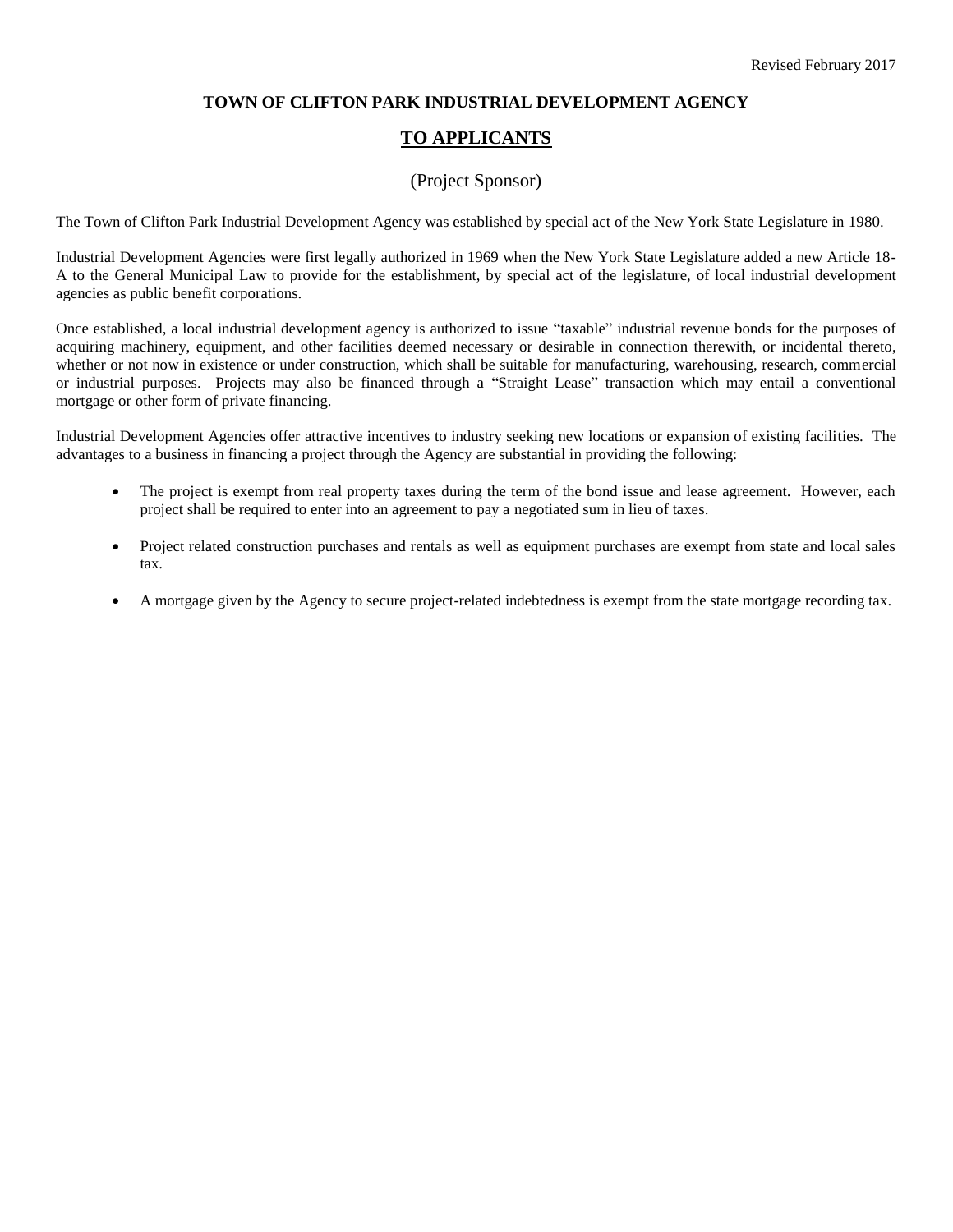# **APPLICATION PROCEDURES**

- 1. Completed application submitted to Agency with a check of \$500 for application fee.
- 2. Agency meeting scheduled for initial project review.
- 3. A meeting will be scheduled between project applicant and representatives of the Agency to review supporting financial data relating to the applicant and the Project.
- 4. If the application is deemed appropriate for Agency financial assistance, a public hearing to be held in the Town of Clifton Park is scheduled.
- 5. At least 10 days prior to the public hearing, notice of the hearing is published in a suitable newspaper and notice is given by mail to the chief executive officer of each affected taxing jurisdiction.
- 6. Following the close of the public hearing, the Agency will consider adoption of an inducement resolution which (1) grants preliminary authorization for the extension by the Agency of financial assistance for a project, (2) describes the financial assistance to be rendered, and (3) sets forth the conditions for final approval including, but not limited to, compliance by the Agency with the provisions of the new York State Environmental Quality Review Act.
- 7. Following drafting of the necessary financing documents and prior to the issuance of bonds or closing on conventional financing, the Agency will meet to adopt a bond resolution or financing resolution.
- 8. An administration fee will be due the Agency at closing.

**It is the responsibility of the applicant to arrange for financing with respect to a given Agency project. Taxable bonds issued by the Agency are non-recourse to the Agency and the Town of Clifton Park and thus the credit-worthiness of a project is a factor solely of the applicant and the project itself.**

**The providing of financial assistance by the Agency triggers certain filing and/or reporting requirements with respect to employment and tax benefits received.**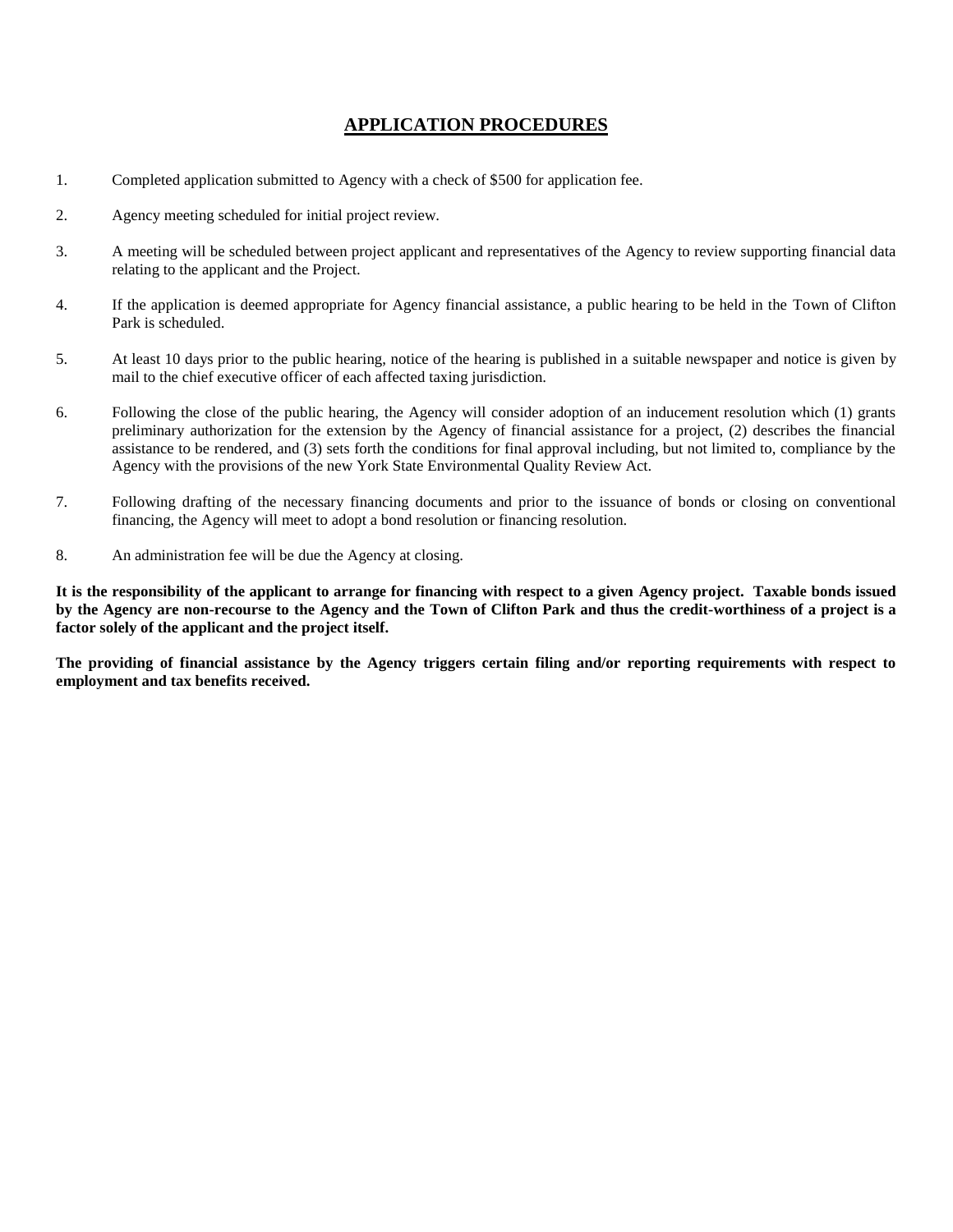## **REQUIRED SUBMISSIONS**

- 1. An original and eleven (11) fully completed and executed copies of the Application.
- 2. Non-refundable application fee in the amount of Five Hundred Dollars (\$500.00) payable to: TOWN OF CLIFTON PARK INDUSTRIAL DEVELOPMENT AGENCY.
- 3. One copy of the audited (if available) financial statements of the applicant for the immediately preceding three (3) years together with pro-forma relating to the project (if project relates to new business operation).
- 4. If available, four (4) copies of a letter of intent or commitment letter from proposed lender for the Project.
- 5. Two (2) copies of a site plan or building plan with respect to the project.
- 6. An original and eleven (11) copies of fully completed and executed Projected Employment Plan. (Attachment "A").
- 7. An original and eleven (11) copies of fully completed and executed Environmental Assessment Questionnaire. (Attachment "B").
- 8. An original and eleven (11) copies of fully completed and executed Employment Reporting Agreement and Plan. (Attachment "C").
- 9. An original and eleven (11) copies of fully completed and executed Sales Tax Reporting Agreement. (Attachment "D").

PURSUANT TO THE PROVISIONS OF ARTICLE SIX OF THE NEW YORK STATE PUBLIC OFFICERS LAW, ALL SUBMISSIONS TO THE AGENCY ARE SUBJECT TO PUBLIC INSPECTION SUBJECT TO THE PROVISIONS OF SECTION 87(2) THEREOF.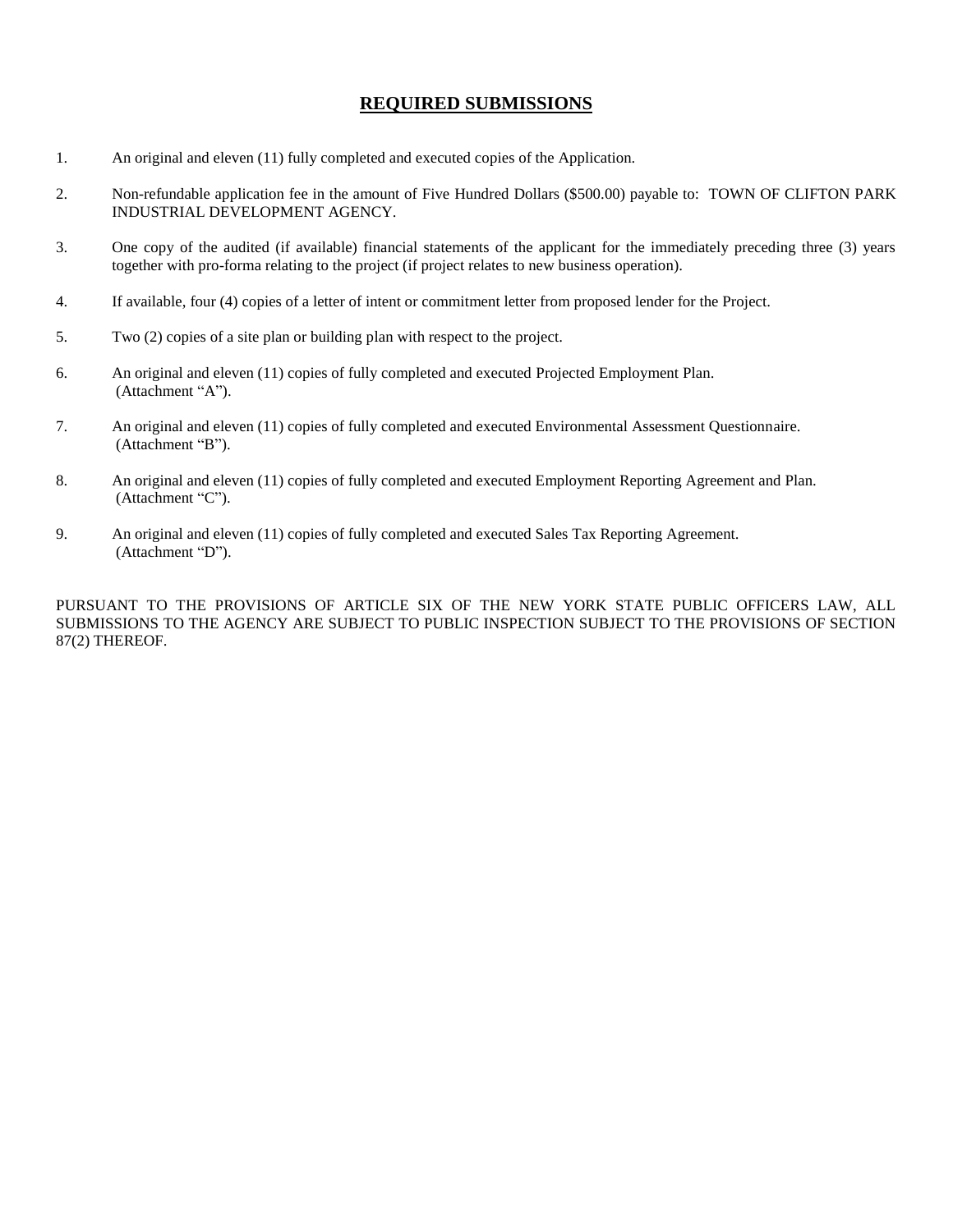# **Section I: Applicant Information**

Please answer all questions. Use "None" or "Not Applicable" where necessary.

# **A) Applicant Information-company receiving benefit:**

| Applicant Name:                                                                                                                                                                                                               |                                                                                                                                                                                                                                                                                            |
|-------------------------------------------------------------------------------------------------------------------------------------------------------------------------------------------------------------------------------|--------------------------------------------------------------------------------------------------------------------------------------------------------------------------------------------------------------------------------------------------------------------------------------------|
|                                                                                                                                                                                                                               |                                                                                                                                                                                                                                                                                            |
| Phone:                                                                                                                                                                                                                        |                                                                                                                                                                                                                                                                                            |
|                                                                                                                                                                                                                               |                                                                                                                                                                                                                                                                                            |
|                                                                                                                                                                                                                               | Federal ID#: NAICS:                                                                                                                                                                                                                                                                        |
|                                                                                                                                                                                                                               |                                                                                                                                                                                                                                                                                            |
|                                                                                                                                                                                                                               |                                                                                                                                                                                                                                                                                            |
|                                                                                                                                                                                                                               | Will a Real Estate Holding Company be utilized to own the Project property/facility? $\Box$ Yes or $\Box$ No                                                                                                                                                                               |
|                                                                                                                                                                                                                               | What is the name of the Real Estate Holding Company:                                                                                                                                                                                                                                       |
|                                                                                                                                                                                                                               |                                                                                                                                                                                                                                                                                            |
|                                                                                                                                                                                                                               |                                                                                                                                                                                                                                                                                            |
|                                                                                                                                                                                                                               | List of stockholders, members, or partners of Real Estate Holding Company: _________________________                                                                                                                                                                                       |
| <b>B)</b> Individual Completing Application:                                                                                                                                                                                  |                                                                                                                                                                                                                                                                                            |
|                                                                                                                                                                                                                               |                                                                                                                                                                                                                                                                                            |
| Title:                                                                                                                                                                                                                        |                                                                                                                                                                                                                                                                                            |
|                                                                                                                                                                                                                               |                                                                                                                                                                                                                                                                                            |
| Phone:                                                                                                                                                                                                                        | Fax: $\frac{1}{2}$ Fax: $\frac{1}{2}$ Fax: $\frac{1}{2}$ Fax: $\frac{1}{2}$ Fax: $\frac{1}{2}$ Fax: $\frac{1}{2}$ Fax: $\frac{1}{2}$ Fax: $\frac{1}{2}$ Fax: $\frac{1}{2}$ Fax: $\frac{1}{2}$ Fax: $\frac{1}{2}$ Fax: $\frac{1}{2}$ Fax: $\frac{1}{2}$ Fax: $\frac{1}{2}$ Fax: $\frac{1}{$ |
| E-Mail:                                                                                                                                                                                                                       |                                                                                                                                                                                                                                                                                            |
| C) Company Contact (if different from individual completing application):                                                                                                                                                     |                                                                                                                                                                                                                                                                                            |
| Name: Name and the same state of the same state of the same state of the same state of the same state of the same state of the same state of the same state of the same state of the same state of the same state of the same |                                                                                                                                                                                                                                                                                            |
| Title:<br><u> 1989 - Andrea State Barbara, amerikan per</u>                                                                                                                                                                   |                                                                                                                                                                                                                                                                                            |
|                                                                                                                                                                                                                               |                                                                                                                                                                                                                                                                                            |
| Phone:                                                                                                                                                                                                                        | Fax: The Commission of the Commission of the Commission of the Commission of the Commission of the Commission of the Commission of the Commission of the Commission of the Commission of the Commission of the Commission of t                                                             |
| E-Mail:                                                                                                                                                                                                                       |                                                                                                                                                                                                                                                                                            |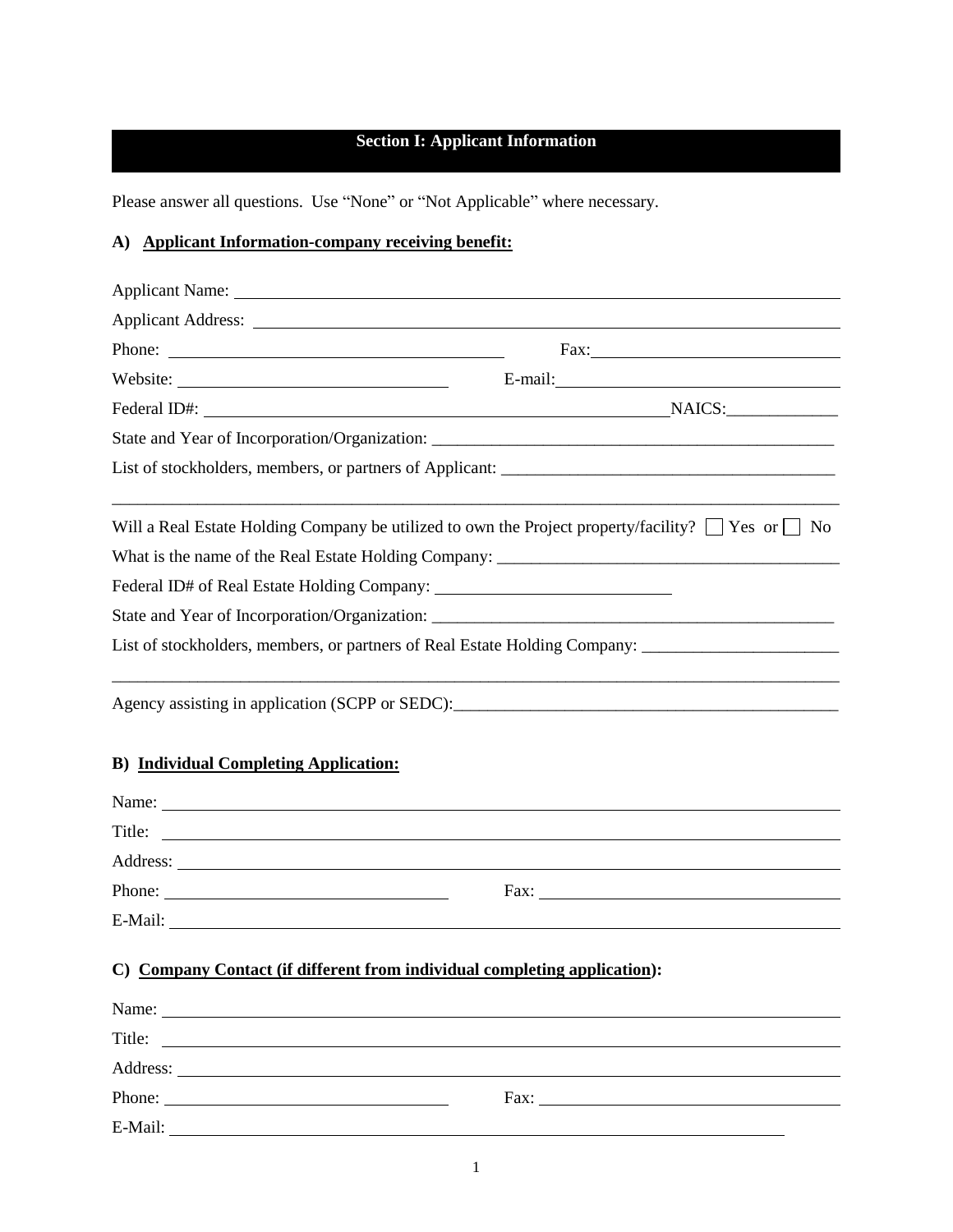# **D) Company Counsel:**

|          |    | Name of Attorney: 1997                                                                                                                                                                                                                                                                                                                                                                                       |  |  |
|----------|----|--------------------------------------------------------------------------------------------------------------------------------------------------------------------------------------------------------------------------------------------------------------------------------------------------------------------------------------------------------------------------------------------------------------|--|--|
|          |    |                                                                                                                                                                                                                                                                                                                                                                                                              |  |  |
| Address: |    | <u> 1989 - Johann Barbara, martin amerikan basar dan berasal dalam basa dalam basar dalam basar dalam basar dala</u>                                                                                                                                                                                                                                                                                         |  |  |
|          |    | Phone: $\frac{1}{\sqrt{1-\frac{1}{2}}\sqrt{1-\frac{1}{2}}\sqrt{1-\frac{1}{2}}\sqrt{1-\frac{1}{2}}\sqrt{1-\frac{1}{2}}\sqrt{1-\frac{1}{2}}\sqrt{1-\frac{1}{2}}\sqrt{1-\frac{1}{2}}\sqrt{1-\frac{1}{2}}\sqrt{1-\frac{1}{2}}\sqrt{1-\frac{1}{2}}\sqrt{1-\frac{1}{2}}\sqrt{1-\frac{1}{2}}\sqrt{1-\frac{1}{2}}\sqrt{1-\frac{1}{2}}\sqrt{1-\frac{1}{2}}\sqrt{1-\frac{1}{2}}\sqrt{1-\frac{1}{2}}\sqrt{1-\frac{1}{2$ |  |  |
|          |    |                                                                                                                                                                                                                                                                                                                                                                                                              |  |  |
|          |    | E) Identify the assistance being requested of the Agency (select all that apply):                                                                                                                                                                                                                                                                                                                            |  |  |
|          | 1. | <b>Exemption from Sales Tax</b><br>Yes or $\Box$ No                                                                                                                                                                                                                                                                                                                                                          |  |  |
|          | 2. | Exemption from Mortgage Recording Tax<br>Yes or $\Box$ No                                                                                                                                                                                                                                                                                                                                                    |  |  |
|          | 3. | <b>Exemption from Real Property Tax</b><br>Yes or $\Box$ No                                                                                                                                                                                                                                                                                                                                                  |  |  |
|          | 4. | Tax Exempt Financing *<br>Yes or $\Box$ No                                                                                                                                                                                                                                                                                                                                                                   |  |  |
|          |    | * (typically small qualified manufacturers)                                                                                                                                                                                                                                                                                                                                                                  |  |  |
|          |    | <b>Business Organization (check appropriate category):</b><br>S Corporation<br>Corporation<br>Partnership<br>Public Corporation<br>Joint Venture                                                                                                                                                                                                                                                             |  |  |
|          |    | Sole Proprietorship<br><b>Limited Liability Company</b>                                                                                                                                                                                                                                                                                                                                                      |  |  |
|          |    |                                                                                                                                                                                                                                                                                                                                                                                                              |  |  |
|          |    | Year Established: New York Contract to the Contract of the Contract of the Contract of the Contract of the Contract of the Contract of the Contract of the Contract of the Contract of the Contract of the Contract of the Con                                                                                                                                                                               |  |  |
|          |    |                                                                                                                                                                                                                                                                                                                                                                                                              |  |  |
|          |    | G) List all stockholders, members, or partners with % of ownership greater than 20%:                                                                                                                                                                                                                                                                                                                         |  |  |
|          |    | % of ownership<br><b>Name</b>                                                                                                                                                                                                                                                                                                                                                                                |  |  |
|          |    |                                                                                                                                                                                                                                                                                                                                                                                                              |  |  |
|          |    |                                                                                                                                                                                                                                                                                                                                                                                                              |  |  |
|          |    |                                                                                                                                                                                                                                                                                                                                                                                                              |  |  |

# **H) Applicant Business Description:**

Describe in detail company background, products, customers, goods and services. Description is critical in determining eligibility: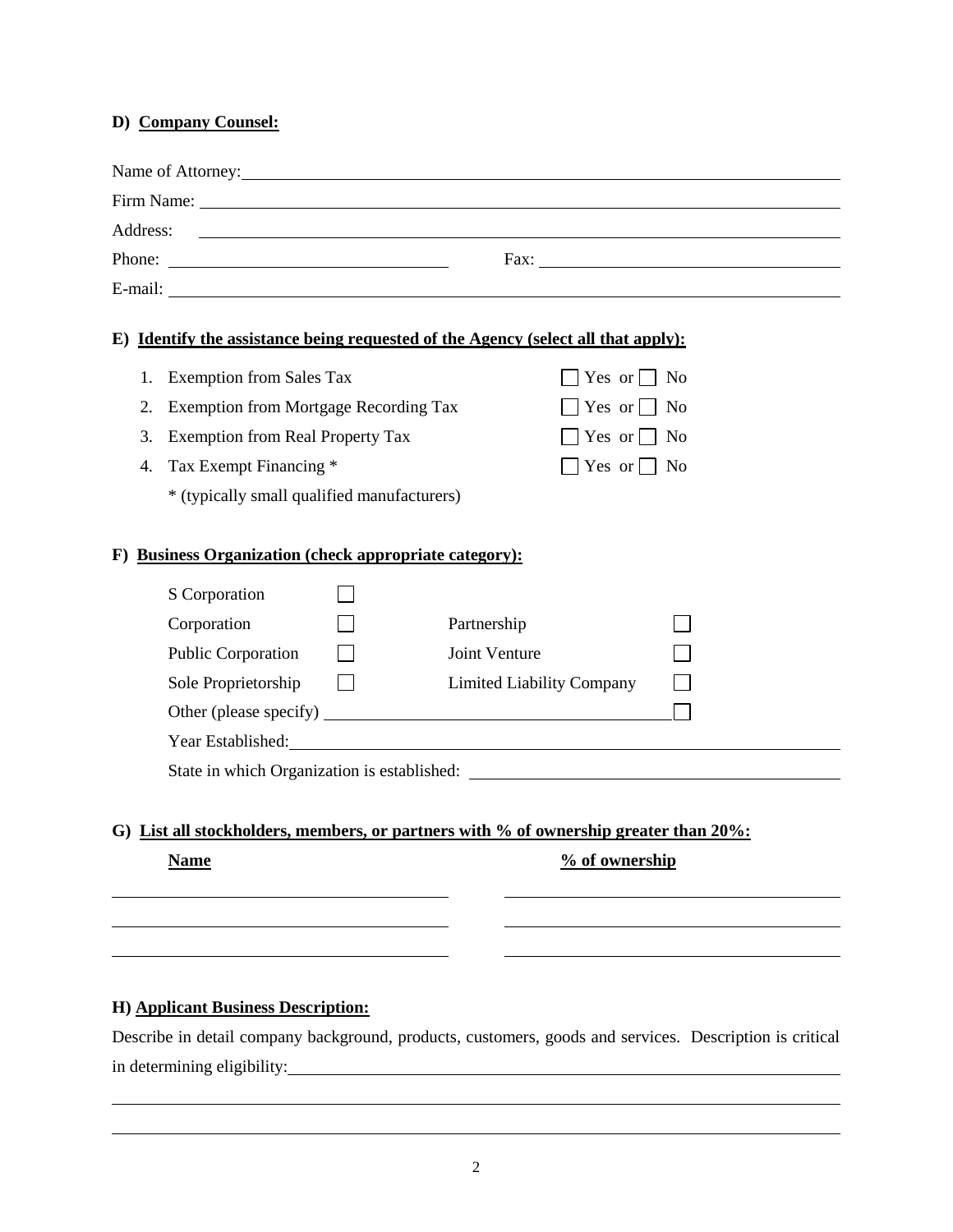Estimated % of sales within Clifton Park: Estimated % of sales outside Clifton Park but within New York State: Estimated % of sales outside New York State but within the U.S.: Estimated % of sales outside the U.S. (\*Percentage to equal 100%)

**I)** What percentage of your total annual supplies, raw materials and vendor services are purchased from firms in Clifton Park. Include list of vendors, raw material suppliers and percentages for each. Provide supporting documentation including estimated percentage of local purchases.

## **Section II: Project Description & Details**

#### **A) Project Location:**

| Municipality or Municipalities of current operations: ___________________________                         |
|-----------------------------------------------------------------------------------------------------------|
| Will the Proposed Project be located within the Municipality, or within a Municipality, identified above? |
| $\Box$ Yes or No $\Box$                                                                                   |
|                                                                                                           |
|                                                                                                           |
| Provide the Property Address of the proposed Project:                                                     |
| ,我们也不会有什么。""我们的人,我们也不会有什么?""我们的人,我们也不会有什么?""我们的人,我们也不会有什么?""我们的人,我们也不会有什么?""我们的人                          |
|                                                                                                           |
| SBL (Section, Block, Lot) # for Property upon which proposed Project will be located:                     |
| What are the current real estate taxes on the proposed Project Site?                                      |
| If amount of current taxes is not available, provide assessed value for each:                             |
| Land: $\frac{\sqrt{2}}{2}$<br>Buildings(s): $\frac{1}{2}$                                                 |

*\*\* If available please include a copy of current tax bill.*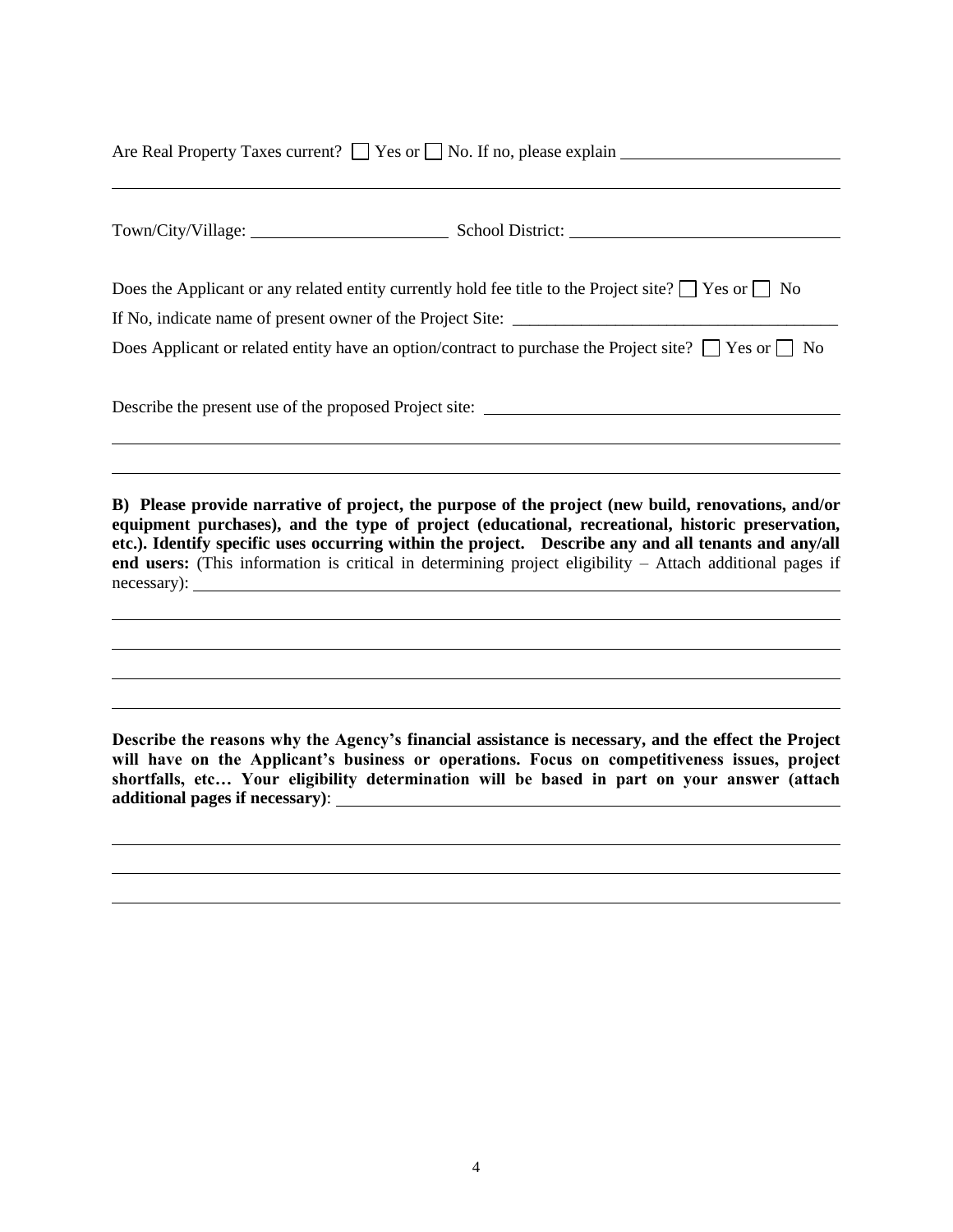**Please confirm by checking the box below if there is likelihood that the Project would not be undertaken but for the Financial Assistance provided by the Agency?** 

**Yes or No**

**If the Project could be undertaken without Financial Assistance provided by the Agency, then provide a statement in the space provided below indicating why the Project should be undertaken by the Agency:** 

**If the Applicant is unable to obtain Financial Assistance for the Project, what will be the impact on the Applicant and County/City/Town/Village?** 

**C**) Will Project include the leasing of any equipment?  $\Box$  Yes or  $\Box$  No If Yes, please describe:

**D)** Site Characteristics:

Will the Project meet zoning/land use requirements at the proposed location?  $\Box$  Yes or  $\Box$  No

Describe the present zoning/land use:

Describe required zoning/land use, if different:

If a change in zoning/land use is required, please provide details/status/timeline of any request for change of zoning/land use requirements:

**1.** Utilities serving project site**:**

| a. Water - Municipal: |  |
|-----------------------|--|
| Other (Describe):     |  |

b. Sewer - Municipal: Other (Describe):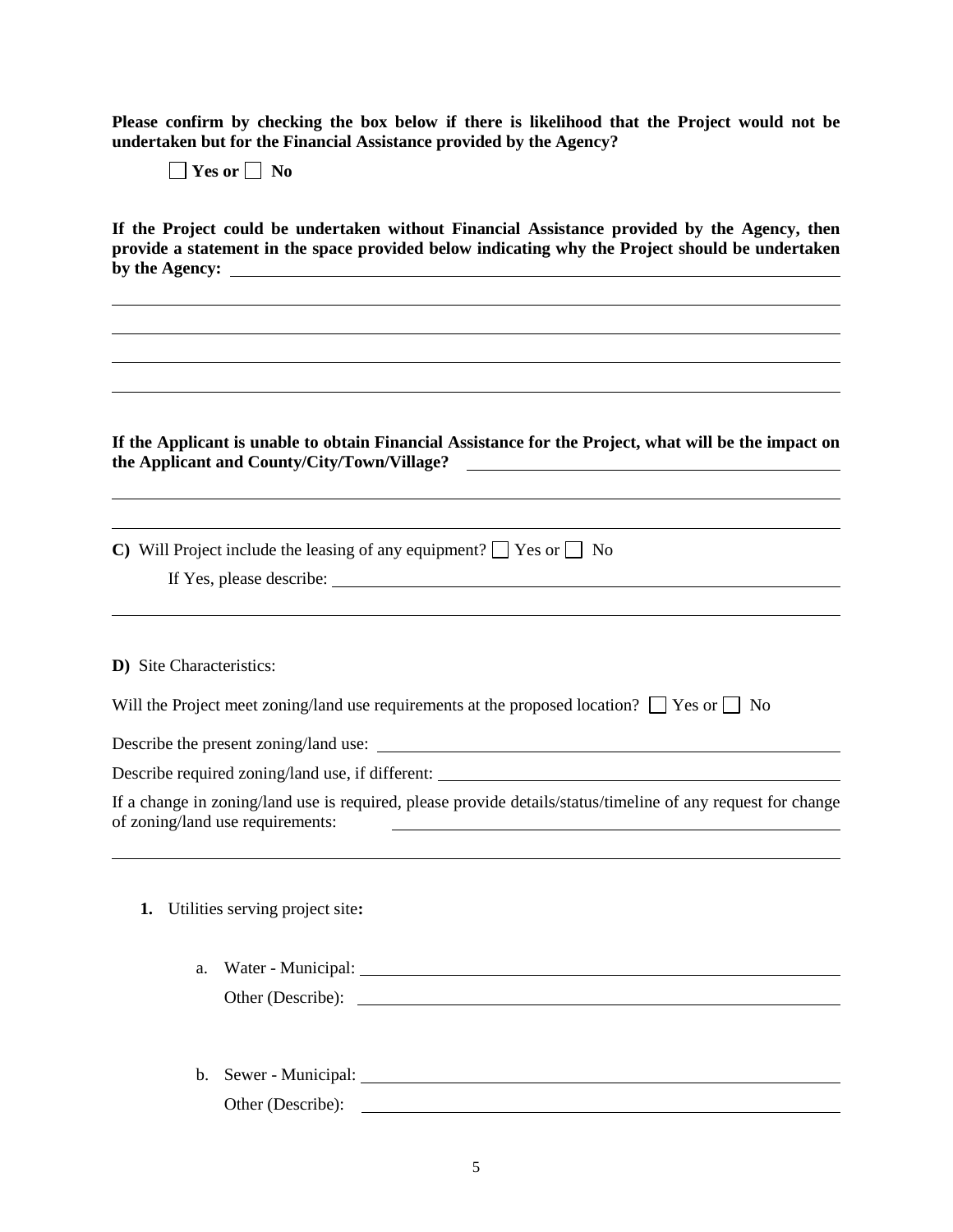|    |                          | c. Electric $-$ Utility: $\qquad \qquad$                                                                                                                                             |
|----|--------------------------|--------------------------------------------------------------------------------------------------------------------------------------------------------------------------------------|
|    |                          | Other (Describe): 2008. [2016]                                                                                                                                                       |
|    | d. $Heat-Utility:$       | <u> Alexandria de la contrada de la contrada de la contrada de la contrada de la contrada de la contrada de la c</u>                                                                 |
|    |                          | Other (Describe):                                                                                                                                                                    |
|    |                          | e. Gas – Utility:                                                                                                                                                                    |
|    |                          |                                                                                                                                                                                      |
| 2. | If yes, please describe: | Are there public infrastructure improvements required or proposed? $\Box$ Yes $\Box$ No                                                                                              |
|    |                          | ,我们也不能在这里的人,我们也不能在这里的人,我们也不能在这里的人,我们也不能在这里的人,我们也不能在这里的人,我们也不能在这里的人,我们也不能在这里的人,我们也                                                                                                    |
|    |                          |                                                                                                                                                                                      |
|    |                          | Is the proposed project located on a site where the known or potential presence of contaminants is<br>complicating the development/use of the property? If yes, please explain:      |
|    |                          | ,我们也不会有什么。""我们的人,我们也不会有什么?""我们的人,我们也不会有什么?""我们的人,我们也不会有什么?""我们的人,我们也不会有什么?""我们的人                                                                                                     |
|    |                          | E) Has a Phase I Environmental Assessment been prepared or will one be prepared with respect to the<br>proposed project site? $\Box$ Yes or $\Box$ No If yes, please provide a copy. |
|    |                          | F) Have any other studies or assessments been undertaken with respect to the proposed project site that                                                                              |
|    |                          | indicate the known or suspected presence of contamination that would complicate the site's development?<br>$\Box$ Yes or $\Box$ No. If yes, please provide copies of the study       |
|    |                          | G) Provide any additional information or details: _______________________________                                                                                                    |
|    |                          |                                                                                                                                                                                      |
|    |                          |                                                                                                                                                                                      |
|    |                          |                                                                                                                                                                                      |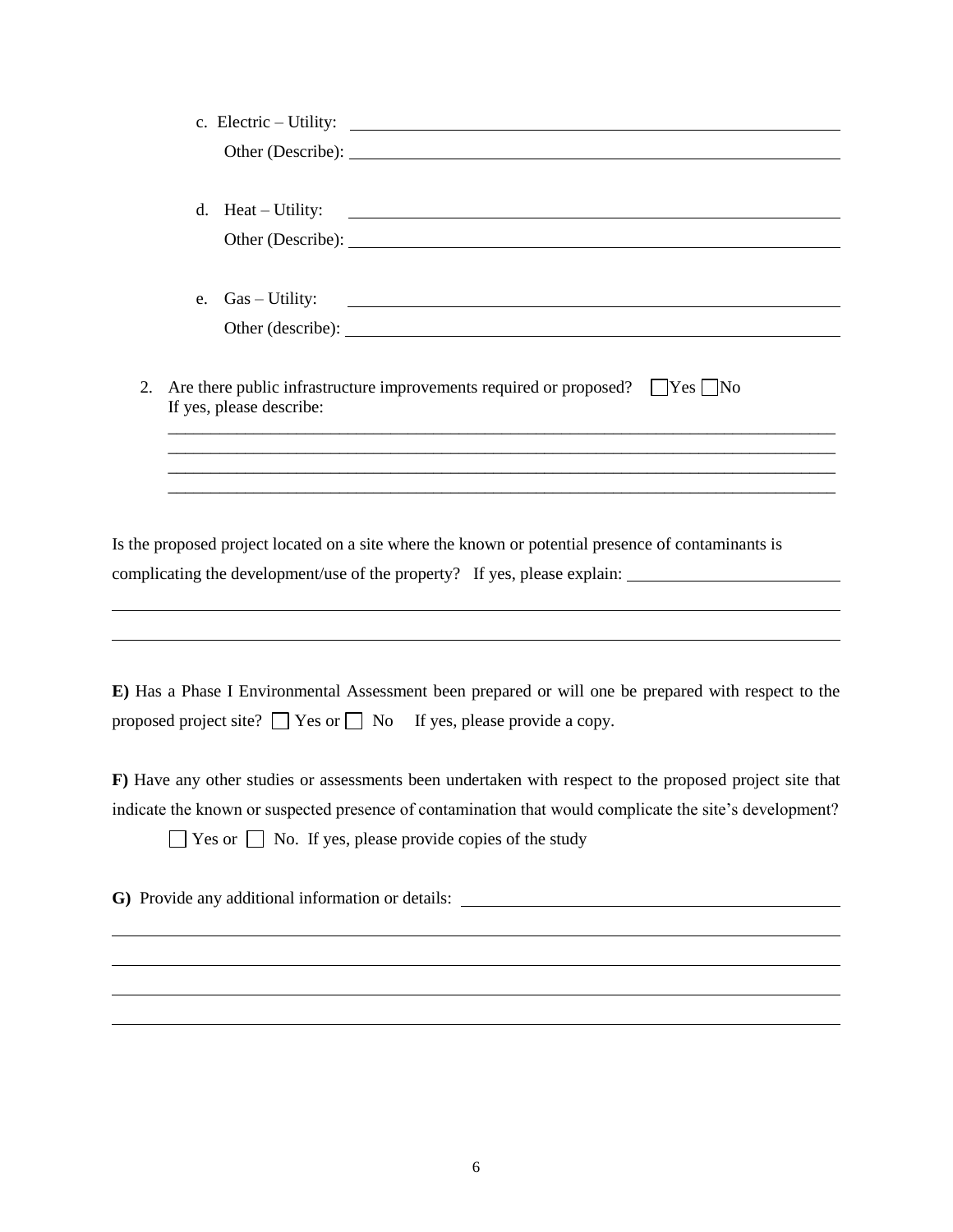**H)** Select Project Type for all end users at project site (you may check more than one):

\*\* Please check any and all end users as identified below.

\*\* Will customers personally visit the Project site for either of the following economic activities? If yes with respect to either economic activity indicated below, complete the Retail Questionnaire contained in **Section IV** of the Application.

| Retail Sales: $\Box$ Yes or $\Box$ No |  |
|---------------------------------------|--|
|                                       |  |

Services:  $\Box$  Yes or  $\Box$  No

For purposes of this question, the term "retail sales" means (i) sales by a registered vendor under Article 28 of the Tax Law of the State of New York (the "Tax Law") primarily engaged in the retail sale of tangible personal property (as defined in Section 1101(b)(4)(i) of the Tax Law), or (ii) sales of a service to customers who personally visit the Project.

| Industrial                       | <b>Back Office</b> |
|----------------------------------|--------------------|
| Acquisition of Existing Facility | Mixed Use          |
| Housing                          | Facility for Aging |
| <b>Equipment Purchase</b>        | Other              |
| Multi-Tenant                     |                    |
| Commercial                       |                    |

**I)** Project Information:

#### **Estimated costs in connection with Project:**

| 1. Land and/or Building Acquisition:                   |                                         |                                                                                                  |
|--------------------------------------------------------|-----------------------------------------|--------------------------------------------------------------------------------------------------|
| square feet<br>$\frac{\text{acres}}{\text{acres}}$     |                                         |                                                                                                  |
|                                                        | \$                                      |                                                                                                  |
| New Building Addition(s): ________________ square feet |                                         |                                                                                                  |
| <b>Infrastructure Work</b>                             |                                         |                                                                                                  |
| Reconstruction/Renovation: square feet                 |                                         |                                                                                                  |
| <b>Manufacturing Equipment:</b>                        |                                         |                                                                                                  |
|                                                        |                                         |                                                                                                  |
| Soft Costs: (professional services, etc.):             |                                         |                                                                                                  |
| Other, Specify:                                        |                                         |                                                                                                  |
|                                                        |                                         |                                                                                                  |
| Project refinancing; estimated amount                  |                                         |                                                                                                  |
|                                                        | (for refinancing of existing debt only) | Non-Manufacturing Equipment (furniture, fixtures, etc.):<br><b>TOTAL Capital Costs: \$</b><br>\$ |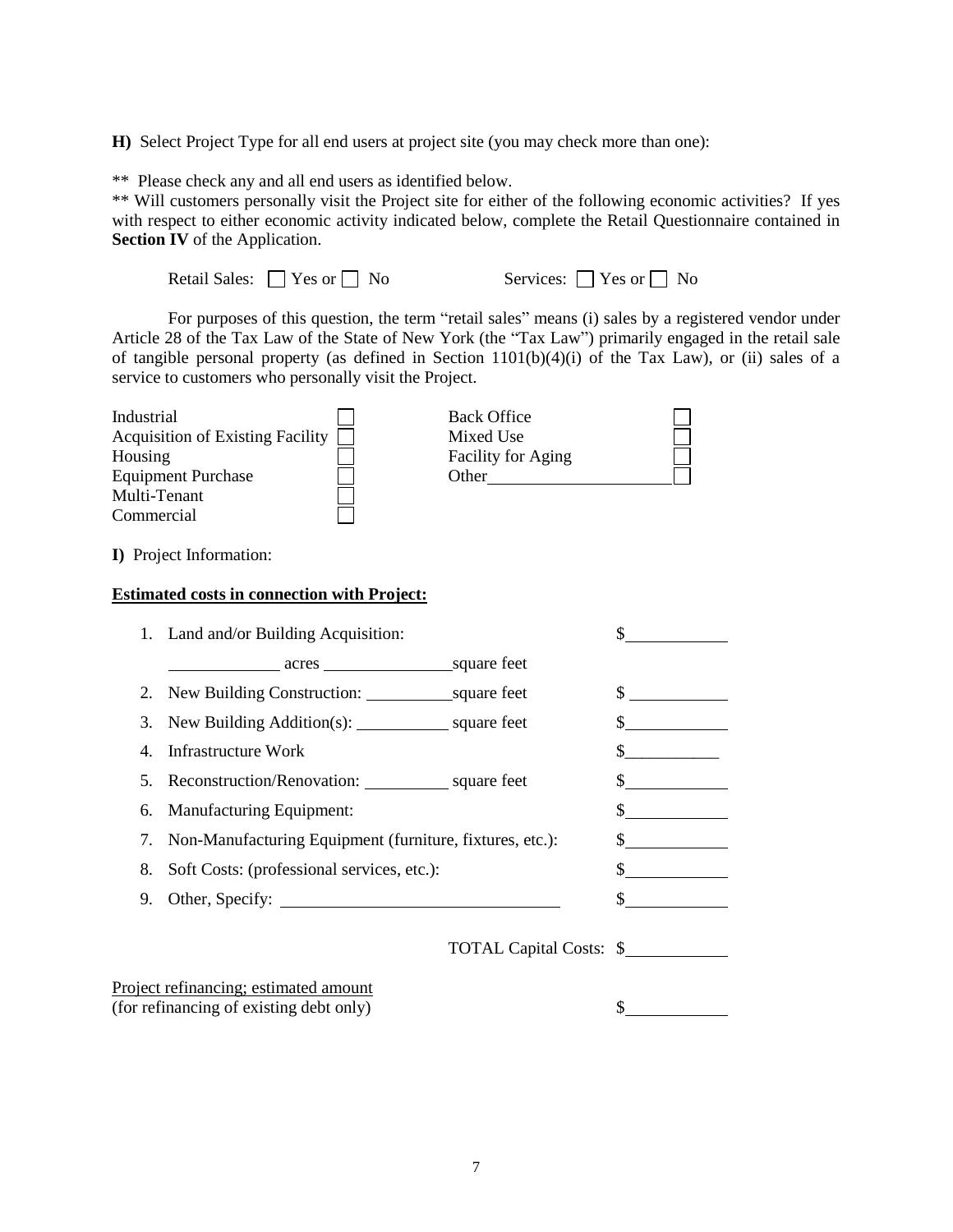# **Sources of Funds for Project Costs:**

| <b>Bank Financing:</b>                                                                                        | s                           |  |  |
|---------------------------------------------------------------------------------------------------------------|-----------------------------|--|--|
| Equity (excluding equity that is attributed to grants/tax credits):                                           | $\frac{1}{\sqrt{2}}$        |  |  |
| Tax-Exempt Bond Issuance (if applicable):                                                                     | $\frac{1}{\sqrt{2}}$        |  |  |
| Taxable Bond Issuance (if applicable):                                                                        | $\frac{\text{S}}{\text{S}}$ |  |  |
| Public Sources (Include sum total of all state and federal<br>grants and tax credits):                        | $\frac{1}{2}$               |  |  |
| Identify each state and federal grant/credit:                                                                 |                             |  |  |
|                                                                                                               | $\frac{\text{S}}{\text{S}}$ |  |  |
|                                                                                                               | $\frac{1}{2}$               |  |  |
|                                                                                                               | $\frac{\text{S}}{\text{S}}$ |  |  |
|                                                                                                               | $\sim$                      |  |  |
| Other:                                                                                                        | $\frac{\text{S}}{\text{S}}$ |  |  |
| Total Sources of Funds for Project Costs:                                                                     | $\frac{\text{S}}{\text{S}}$ |  |  |
| Total Investment by applicant:                                                                                | $\frac{1}{2}$               |  |  |
| Total Amount being financed:                                                                                  | $\frac{\text{S}}{\text{S}}$ |  |  |
| Percent of total costs be financed through the public sector                                                  | $\%$                        |  |  |
| Percent of total costs be financed through the private sector                                                 | $\sim$ 0%                   |  |  |
| Have any of the above costs been paid or incurred as of the date of this Application? $\Box$ Yes or $\Box$ No |                             |  |  |
| If Yes, describe particulars:                                                                                 |                             |  |  |

**Mortgage Recording Tax Exemption Benefit**: Amount of mortgage that would be subject to mortgage recording tax:

Mortgage Amount (include sum total of construction/permanent/bridge financing): \$

Estimated Mortgage Recording Tax Exemption Benefit (product of mortgage amount as indicated above multiplied by current mortgage recording tax in Saratoga County):

 $\mathcal{S}$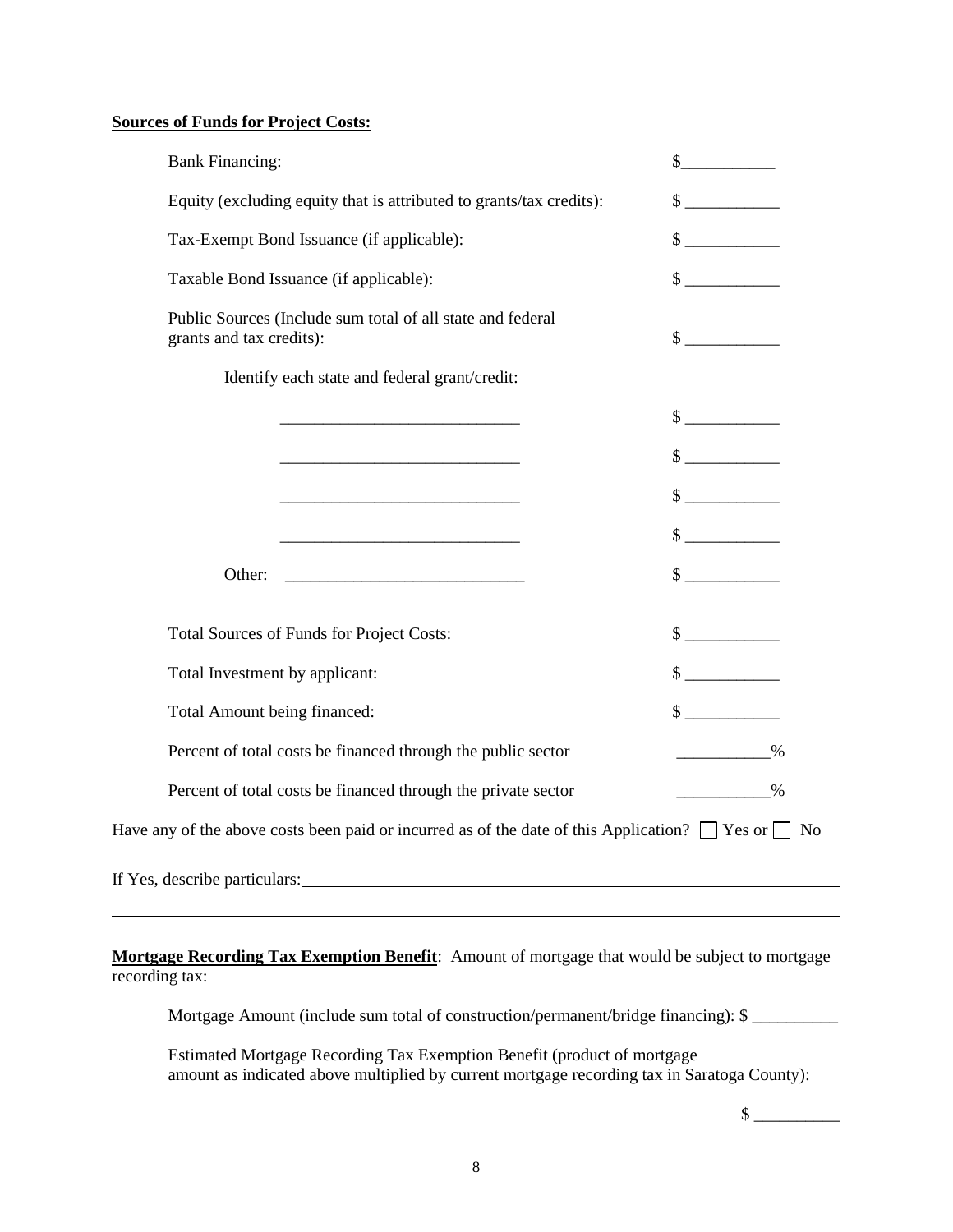### **Construction Cost Breakdown:**

| Total Cost of Construction (sum of 2,3,4,5, and/or 7 in Question I, above) |      |  |
|----------------------------------------------------------------------------|------|--|
| Cost for materials                                                         |      |  |
| % sourced in Clifton Park:                                                 | $\%$ |  |
| % sourced in New York State:                                               | $\%$ |  |
| Cost for labor:                                                            |      |  |

**Sales and Use Tax**: Gross amount of costs for goods and services that are subject to State and local Sales and Use tax - said amount to benefit from the Agency's Sales and Use Tax exemption benefit:

 $\mathbb S$ 

Estimated State and local Sales and Use Tax Benefit (product of  $\frac{7}{8}$  multiplied by the figure, above):

 $\mathbb{S}$ 

**\*\*** *Note that the estimate provided above will be provided to the New York State Department of Taxation and Finance. The Applicant acknowledges that the transaction documents may include a covenant by the Applicant to undertake the total amount of investment as proposed within this Application, and that the estimate above represents the maximum amount of sales and use tax benefit that the Agency may authorize with respect to this Application. The Agency may utilize the estimate above as well as the proposed total Project Costs as contained within this Application, to determine the Financial Assistance that will be offered.*

#### **Real Property Tax Benefit:**

Identify and describe if the Project will utilize a real property tax exemption benefit OTHER THAN the Agency's PILOT benefit:

**IDA PILOT Benefit:** Indicate the amount of PILOT Benefit based on estimated Project Costs as contained herein and anticipated tax rates and assessed valuation, including the annual PILOT Benefit abatement amount for each year of the PILOT benefit year and the sum total of PILOT Benefit abatement amount for the term of the PILOT as depicted in Section V of the Application.

**Percentage of Project Costs financed from Public Sector sources:** Calculate the percentage of Project Costs financed from Public Sector sources based upon Sources of Funds for Project Costs as depicted above in Section  $II(I)$  of the Application.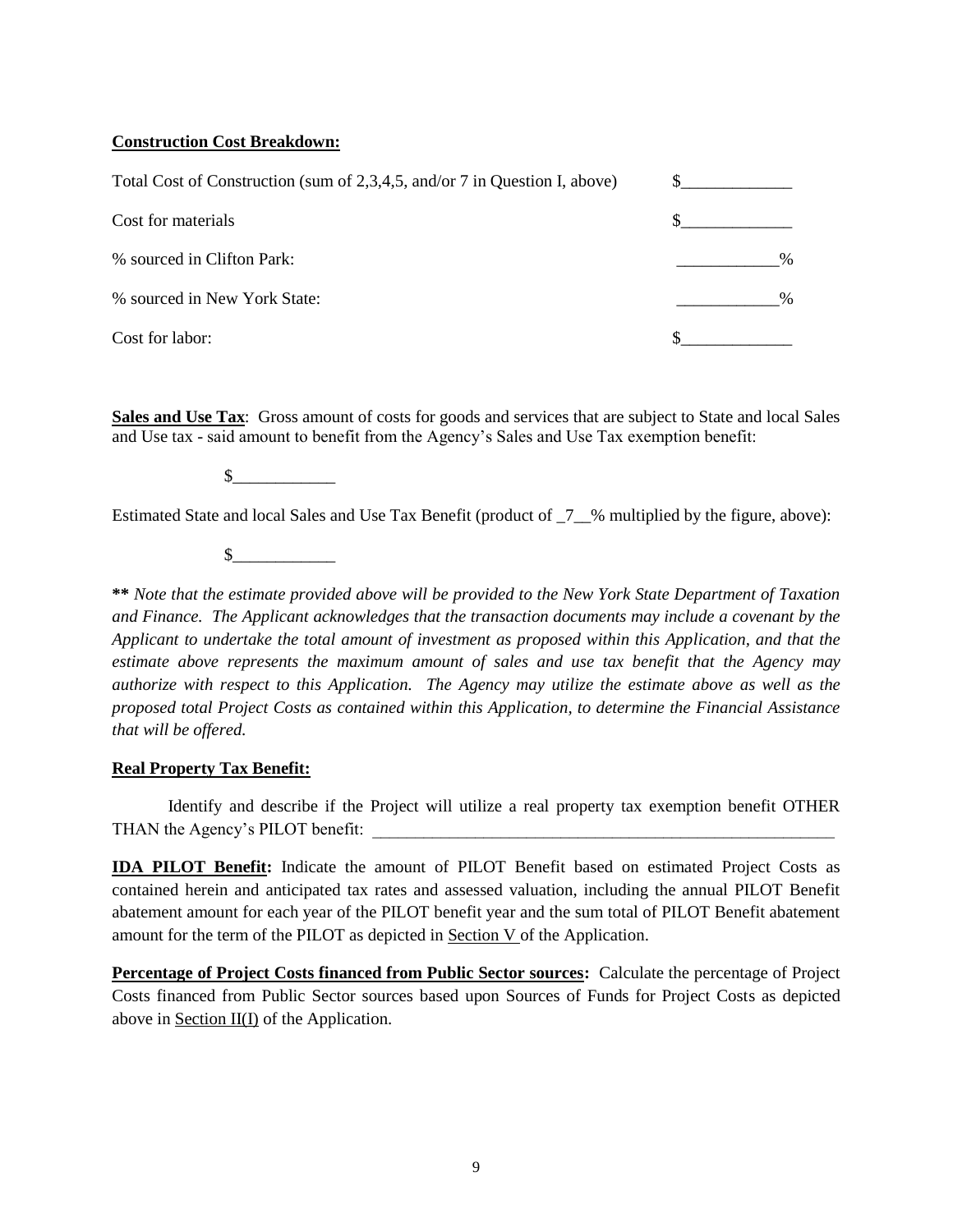**J)** For the proposed facility, please indicate the square footage for each of the uses outlined below:

|                          | <b>Square Footage</b> | Cost | % of Total Cost of Project |
|--------------------------|-----------------------|------|----------------------------|
| Manufacturing/Processing |                       |      |                            |
| Warehouse                |                       |      |                            |
| Research & Development   |                       |      |                            |
| Commercial               |                       |      |                            |
| Retail (see section K)   |                       |      |                            |
| Office                   |                       |      |                            |
| Specify Other            |                       |      |                            |
|                          |                       |      |                            |

\*If company is paying for FFE for tenants, please include in cost breakdown

**K)** What is your project timetable (Provide dates):

1. Start date: acquisition of equipment or construction of facilities:

2. Estimated completion date of project:

3. Project occupancy – estimated starting date of operations:

4. Have construction contracts been signed?  $\Box$  Yes or  $\Box$  No

5. Has financing been finalized?  $\Box$  Yes or  $\Box$  No

6. Indicate number of full-time construction jobs to be created by the project \_\_\_\_\_\_\_\_\_\_.

\*\* *If construction contracts have been signed, please provide copies of executed construction contracts and a complete project budget. The complete project budget should include all related construction costs totaling the amount of the new building construction, and/or new building addition(s), and/or renovation.*

**L)** Have site plans been submitted to the appropriate Planning Department?

 $\Box$  Yes or  $\Box$  No

\*\* If yes, provide the Agency with a copy of the related State Environmental Quality Review Act ("SEQR") Environmental Assessment Form.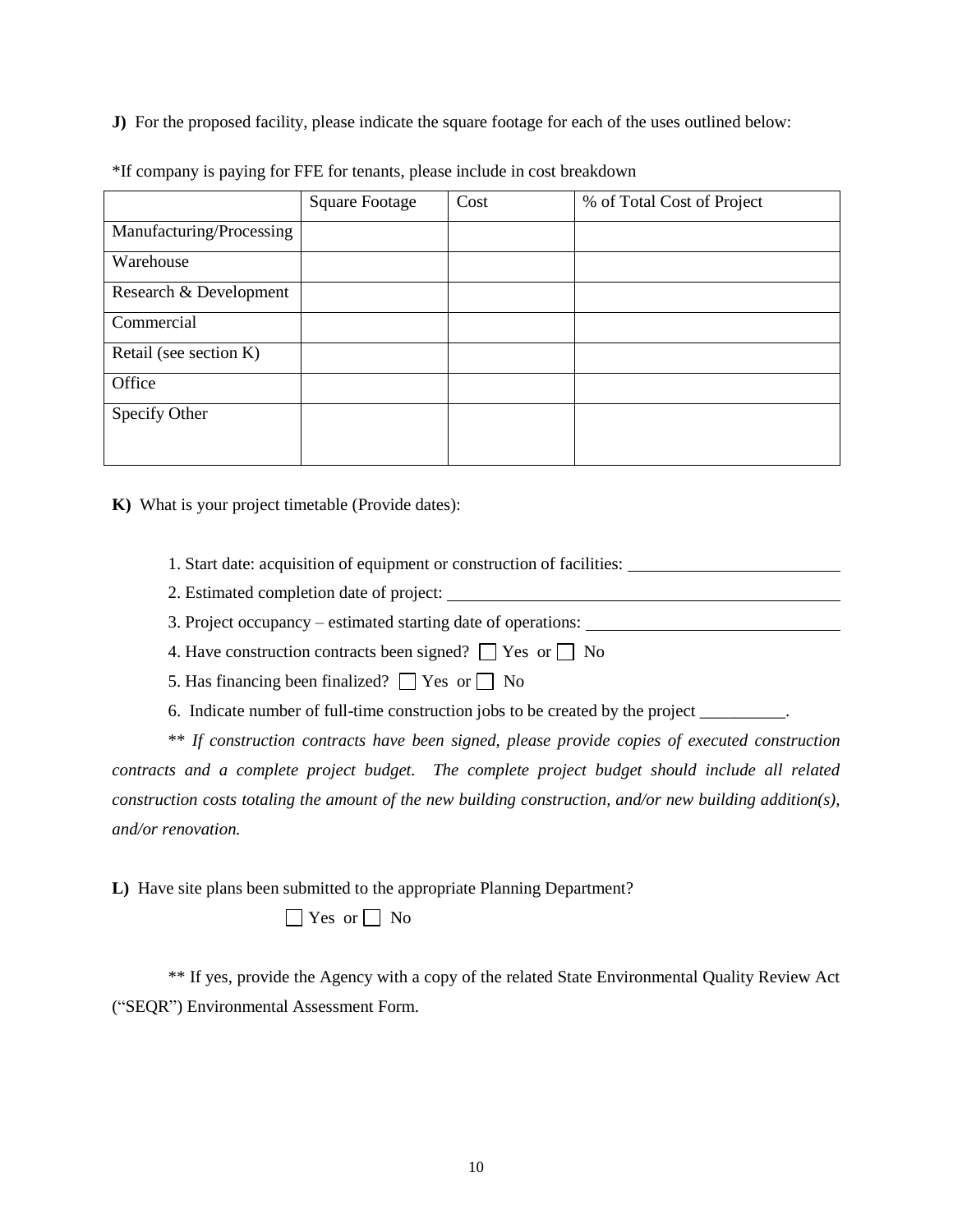Has the Project received site plan approval from the Local Planning Board?  $\Box$  Yes or  $\Box$  No.

If No, What is the anticipated approval date? \_\_\_\_\_\_\_\_\_\_\_\_\_\_\_\_\_\_\_\_\_\_\_\_\_\_\_\_\_\_\_\_\_\_\_\_\_\_\_\_\_

If Yes, provide the Agency with a copy of the Planning Board's approval resolution along with the related SEQR determination. [NOTE: SEQR Determination is required for final approval and sales tax agency appointment].

**M**) Is the project necessary to expand project employment:  $\Box$  Yes or  $\Box$  No

Is project necessary to retain existing employment:  $\Box$  Yes or  $\Box$  No

**N)** Employment Plan (Specific to the proposed project location): SEE ATTACHMENT "A"

Indicate number of construction jobs expected to be generated by the project and the expected duration of such jobs:

Number of Jobs \_\_\_\_\_\_\_\_\_\_\_\_\_\_\_ Length of Employment \_\_\_\_\_\_\_\_\_\_\_\_\_\_\_

Salary and Fringe Benefits for Jobs to be Retained and Created:

|                               | Category of Jobs to be Average Salary or Range of Salary | Average Fringe Benefits or Range |
|-------------------------------|----------------------------------------------------------|----------------------------------|
| <b>Retained and Created</b>   |                                                          | of Fringe Benefits               |
| Management                    |                                                          |                                  |
| Professional                  |                                                          |                                  |
| Administrative                |                                                          |                                  |
| Production                    |                                                          |                                  |
| <b>Independent Contractor</b> |                                                          |                                  |
| Other                         |                                                          |                                  |

| <b>Annual Payroll Current:</b>                   |  |
|--------------------------------------------------|--|
| Annual Payroll, Yr. 1 (after project completion) |  |
| Annual Payroll, Yr. 2                            |  |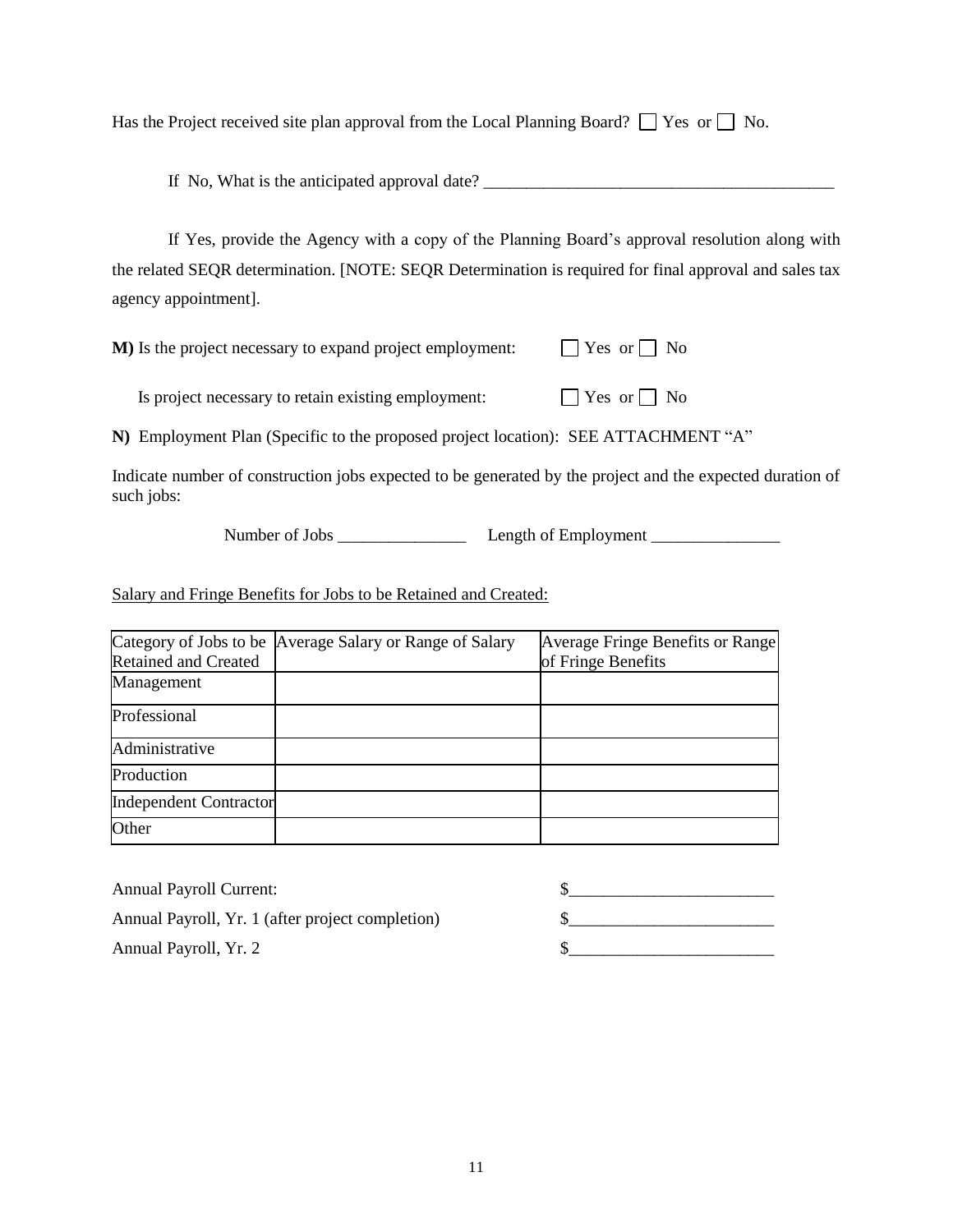Employment at other locations in Clifton Park: (provide address and number of employees at each location):

|           | <b>Address</b> | Address | <b>Address</b> |
|-----------|----------------|---------|----------------|
| Full time |                |         |                |
| Part Time |                |         |                |
| Total     |                |         |                |

**O)** Will any of the facilities described above be closed or subject to reduced activity?  $\Box$  Yes or  $\Box$  No

*\*\* If any of the facilities described above are located within the State of New York, and you answered Yes to the question, above, you must complete Section IV of this Application.* 

*\*\* Please note that the Agency may utilize the foregoing employment projections, among other items, to determine the Financial Assistance that will be offered by the Agency to the Applicant. The Applicant acknowledges that the transaction documents may include a covenant by the Applicant to retain the number of jobs and create the number of jobs with respect to the Project as set forth in this Application.*

**P)** Is the project reasonably necessary to prevent the project occupant from moving out of New York State?  $\Box$  Yes or  $\Box$  No.

If yes, please explain and identify out-of-state locations investigated, type of assistance offered and provide supporting documentation if available:

**Q)** What competitive factors led you to inquire about sites outside of New York State?

**R)** Have you contacted or been contacted by other Local, State and/or Federal Economic Development Agencies?  $\Box$  Yes or  $\Box$  No.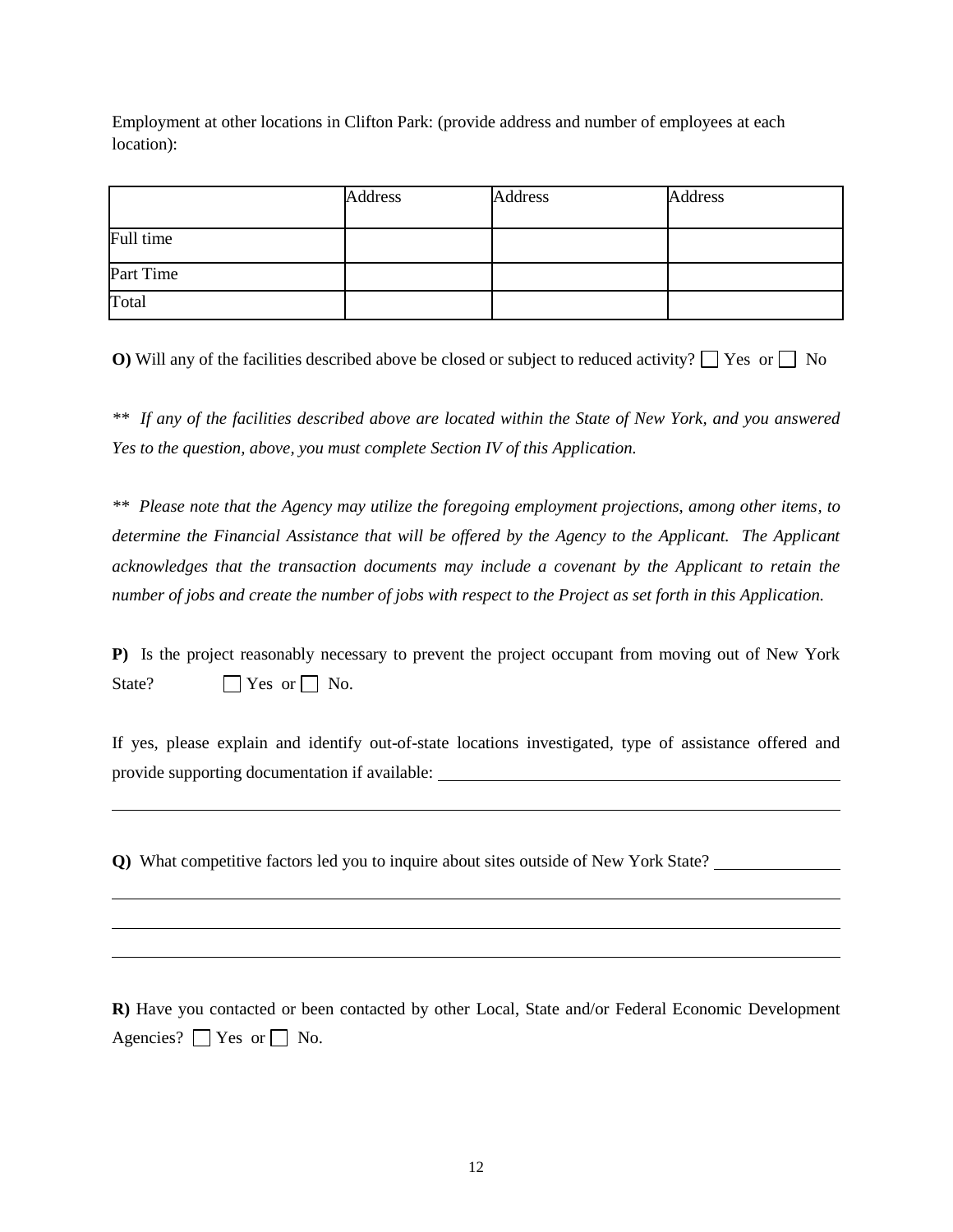If yes, please identify which agencies and what other Local, State and/or Federal assistance and the assistance sought and dollar amount that is anticipated to be received:

# **Section III Retail Questionnaire**

**To ensure compliance with Section 862 of the New York General Municipal Law, the Agency requires additional information if the proposed Project is one where customers personally visit the Project site to undertake either a retail sale transaction or to purchase services.**

#### **Please answer the following:**

**A.** Will any portion of the project (including that portion of the cost to be financed from equity or other sources) consist of facilities or property that are or will be primarily used in making sales of goods or services to customers who personally visit the project site?

 $\Box$  Yes or  $\Box$  No. If the answer is yes, please continue. If no, proceed to section V

For purposes of Question A, the term "retail sales" means (i) sales by a registered vendor under Article 28 of the Tax Law of the State of New York (the "Tax Law") primarily engaged in the retail sale of tangible personal property (as defined in Section 1101(b)(4)(i) of the Tax Law), or (ii) sales of a service to customers who personally visit the Project.

**B.** What percentage of the cost of the Project will be expended on such facilities or property primarily used in making sales of goods or services to customers who personally visit the project? %. **If the answer is less than 33% do not complete the remainder of the retail determination and proceed to section V.**

### **If the answer to A is Yes AND the answer to Question B is greater than 33.33%, indicate which of the following questions below apply to the project:**

**1.** Is the Project location or facility likely to attract a significant number of visitors from outside the (8) county economic development region (Albany, Columbia, Greene, Rensselaer, Saratoga, Schenectady, Washington, Warren Counties) in which the project will be located?

 $\Box$  Yes or  $\Box$  No

If yes, please provide a third party market analysis or other documentation supporting your response.

**2.** Is the predominant purpose of the project to make available goods or services which would not, but for the project, be reasonably accessible to the residents of the municipality within which the proposed project would be located because of a lack of reasonably accessible retail trade facilities offering such goods or services?

 $\Box$  Yes or  $\Box$  No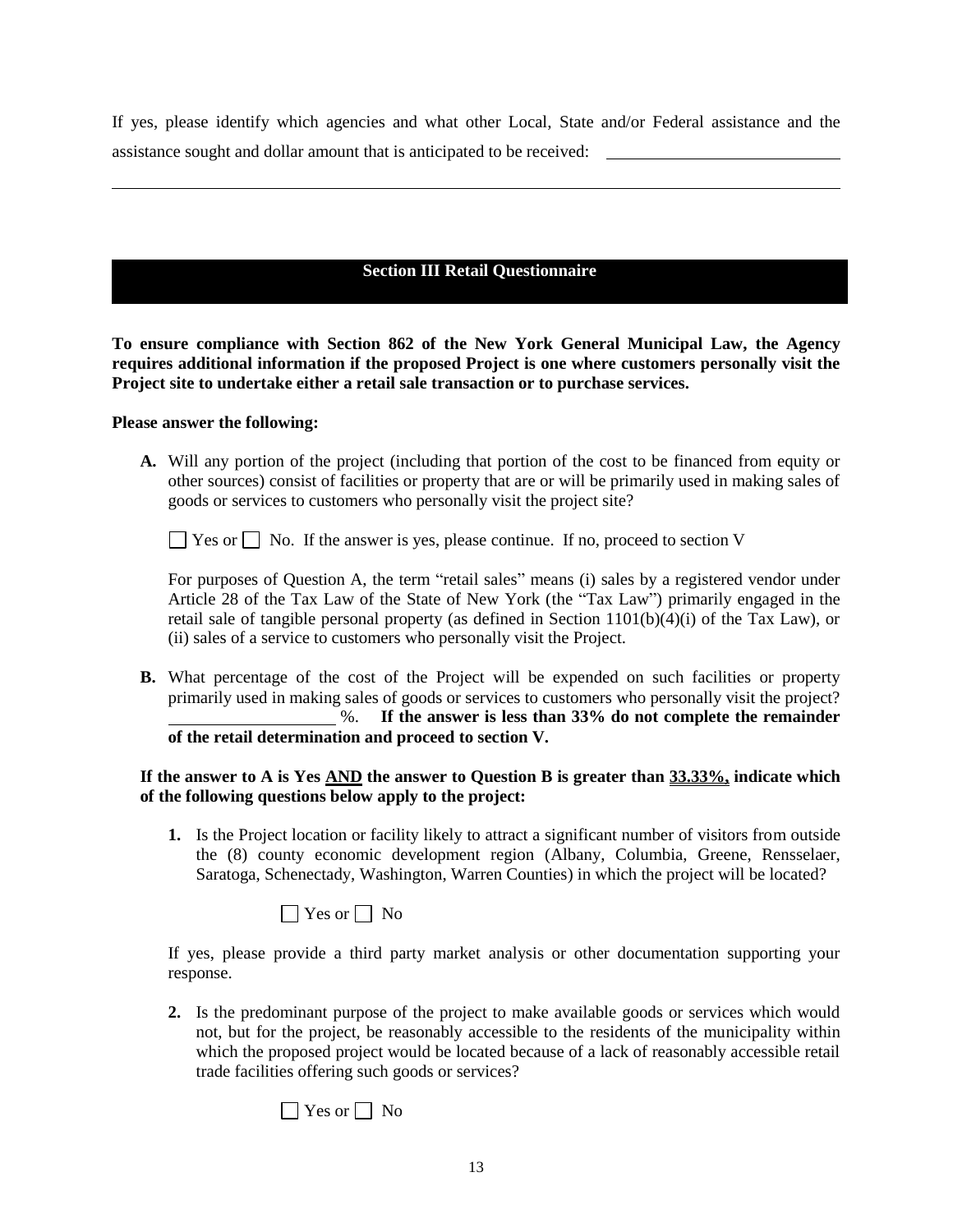If yes, please provide a third party market analysis or other documentation supporting your response.

**3.** Will the project preserve permanent, private sector jobs or increase the overall number of permanent, private sector jobs in the State of New York?

|  |  | $Yes$ or $\vdash$ |  |  | No. |
|--|--|-------------------|--|--|-----|
|--|--|-------------------|--|--|-----|

If yes, explain

#### **4.** Is the project located in a Highly Distressed Area?  $\Box$  Yes or  $\Box$

"Highly distressed area" – As defined in NY General Municipal Law § 854 (18)

(a) a census tract or tracts or block numbering areas or areas or such census tract or block numbering area contiguous thereto which, according to the most recent census data available, has:

(i) a poverty rate of at least twenty percent for the year to which the data relates or at least twenty percent of households receiving public assistance;  and

(ii) an unemployment rate of at least 1.25 times the statewide unemployment rate for the year to which the data relates;  or

(b) a city, town, village or county within a city with a population of one million or more for which:  

(i) the ratio of the full value property wealth, as determined by the comptroller for the year nineteen hundred ninety, per resident to the statewide average full value property wealth per resident;  and

(ii) the ratio of the income per resident;  as shown in the nineteen hundred ninety census to the statewide average income per resident;  are each fifty-five percent or less of the statewide average;  or

(c) an area which was designated an empire zone pursuant to article eighteen-B of this chapter

### **Section IV Inter-Municipal Move Determination**

The Agency is required by state law to make a determination that, if completion of a Project benefiting from Agency Financial Assistance results in the removal of an industrial or manufacturing plant of the project occupant from one area of the state to another area of the state or in the abandonment of one or more plants or facilities of the project occupant located within the state, Agency Financial Assistance is required to prevent the project occupant from relocating out of the state, or is reasonably necessary to preserve the project occupant's competitive position in its respective industry.

#### **Will the Project result in the removal of an industrial or manufacturing plant of the Project occupant from one area of the state to another area of the state?**

| Yes or |  | NΩ |
|--------|--|----|
|--------|--|----|

**Will the Project result in the abandonment of one or more plants or facilities of the Project occupant located within the state?**

| Y es or |  | NO |
|---------|--|----|
|---------|--|----|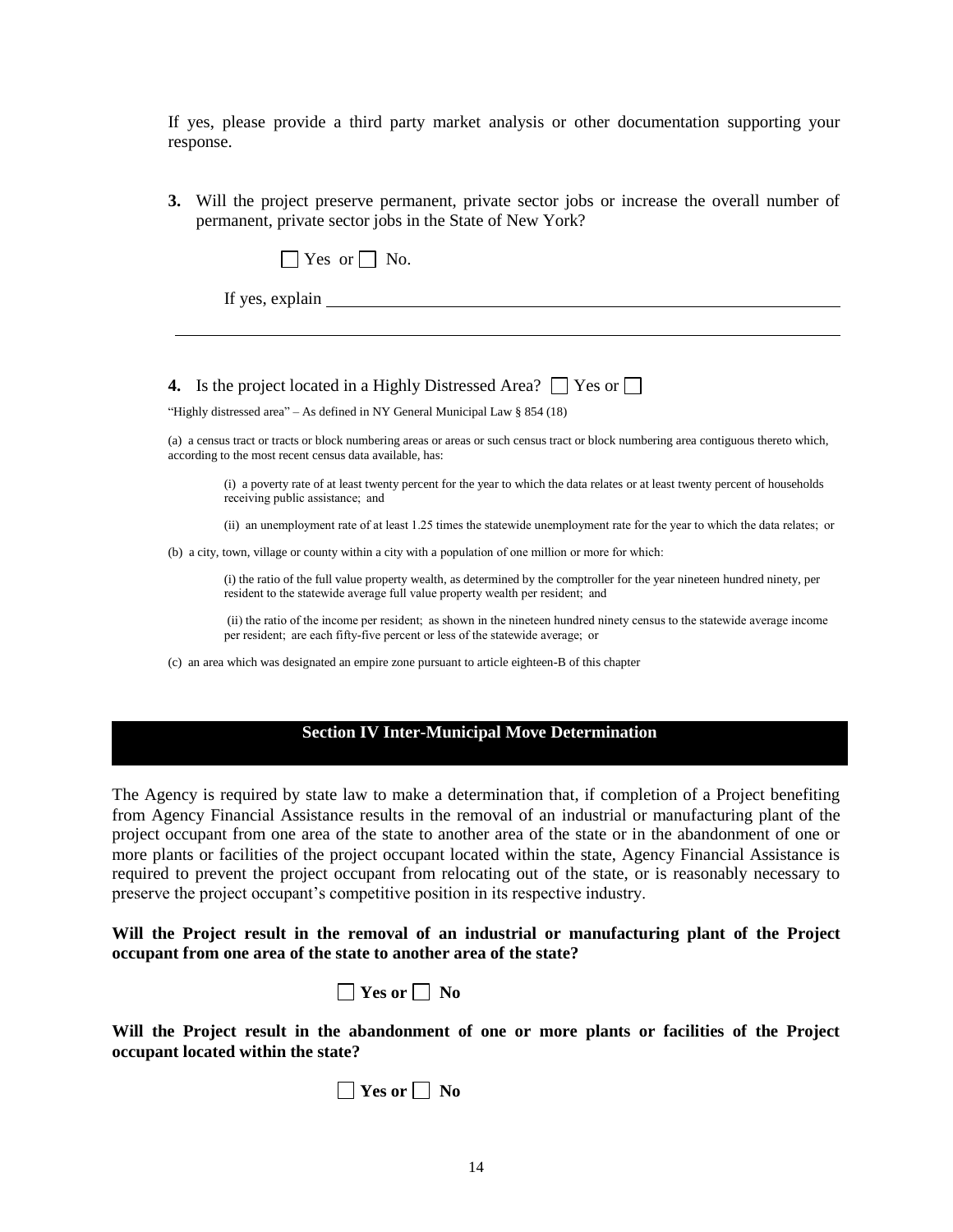If Yes to either question, explain how, notwithstanding the aforementioned closing or activity reduction, the Agency's Financial Assistance is required to prevent the Project from relocating out of the State, or is reasonably necessary to preserve the Project occupant's competitive position in its respective industry:

| municipality?                               | Does the Project involve relocation or consolidation of a project occupant from another |
|---------------------------------------------|-----------------------------------------------------------------------------------------|
| <b>Within New York State</b>                | $\Box$ Yes or $\Box$ No                                                                 |
| <b>Within Clifton Park</b>                  | $\Box$ Yes or $\Box$ No                                                                 |
| If Yes to either question, please, explain: |                                                                                         |
|                                             |                                                                                         |
|                                             |                                                                                         |

**Section V: Estimate of Real Property Tax Abatement Benefits\*\*\* and Percentage of Project Costs financed from Public Sector sources**

**\*\* Section V of this Application will be: (i) reviewed & verified by IDA staff based upon information contained within the Application, and (ii) provided to the Applicant for ultimate inclusion as part of this completed Application.**

#### **PILOT Estimate Table Worksheet**

| <b>Estimated New</b>  | <b>County Tax</b> | Local Tax Rate $(s)$     | School Tax |
|-----------------------|-------------------|--------------------------|------------|
| <b>Assessed Value</b> | Rate/1000         | (Town/City/Village)/1000 | Rate/1000  |
| of Property           |                   |                          |            |
| Subject to            |                   |                          |            |
| $IDA*$                |                   |                          |            |
|                       |                   |                          |            |
|                       |                   |                          |            |
|                       |                   |                          |            |

\*Apply equalization rate to value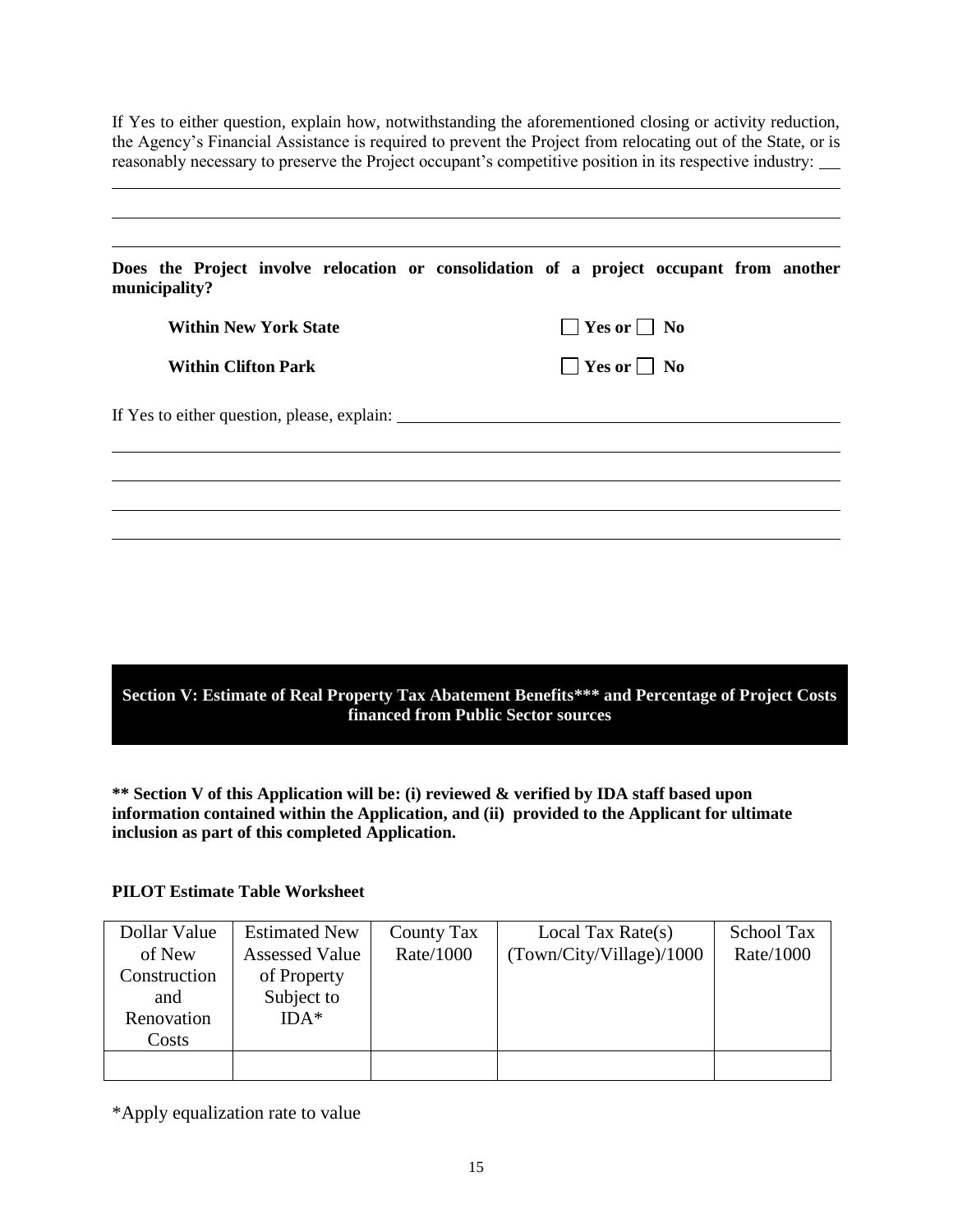| 1                    | $\overline{2}$  | 3                                | $\overline{4}$                  | $5\overline{)}$                  | 6                                  | $\overline{7}$                                    | 8                                  |
|----------------------|-----------------|----------------------------------|---------------------------------|----------------------------------|------------------------------------|---------------------------------------------------|------------------------------------|
| <b>PILOT</b><br>Year | $\%$<br>Payment | County<br><b>PILOT</b><br>Amount | Local<br><b>PILOT</b><br>Amount | School<br><b>PILOT</b><br>Amount | Total<br><b>PILOT</b><br>$(3+4+5)$ | <b>Full Tax</b><br>Payment<br>W/O<br><b>PILOT</b> | <b>Net</b><br>Exemption<br>$(7-6)$ |
| 1st                  |                 |                                  |                                 |                                  |                                    |                                                   |                                    |
| 2nd                  |                 |                                  |                                 |                                  |                                    |                                                   |                                    |
| 3rd                  |                 |                                  |                                 |                                  |                                    |                                                   |                                    |
| 4th                  |                 |                                  |                                 |                                  |                                    |                                                   |                                    |
| 5th                  |                 |                                  |                                 |                                  |                                    |                                                   |                                    |
| 6th                  |                 |                                  |                                 |                                  |                                    |                                                   |                                    |
| 7th                  |                 |                                  |                                 |                                  |                                    |                                                   |                                    |
| 8th                  |                 |                                  |                                 |                                  |                                    |                                                   |                                    |
| 9th                  |                 |                                  |                                 |                                  |                                    |                                                   |                                    |
| 10th                 |                 |                                  |                                 |                                  |                                    |                                                   |                                    |
| <b>TOTAL</b>         |                 |                                  |                                 |                                  |                                    |                                                   |                                    |

**\*\*\* Estimates provided are based on current property tax rates and assessment value (current as of date of application submission) and will be reviewed and verified by IDA staff**

## **Percentage of Project Costs financed from Public Sector Table Worksheet:**

| <b>Total Project</b> | Estimated  | Estimated      | <b>Estimated Value of</b> | <b>Total of Other Public</b> |
|----------------------|------------|----------------|---------------------------|------------------------------|
| Cost                 | Value of   | Value of Sales | Mortgage Tax              | Incentives (Tax Credits,     |
|                      | Property   | Tax            | Exemptions                | Grants, ESD Incentives,      |
|                      | Tax        | Exemptions     |                           | $etc.$ )                     |
|                      | Exemptions |                |                           |                              |
|                      |            |                |                           |                              |

Percentage of Project Costs financed from Public Sector (Est. Property Tax + Est. Sales Tax+ Est. Mortgage Tax+ Other) / Total Project Cost):  $\frac{\%}{\%}$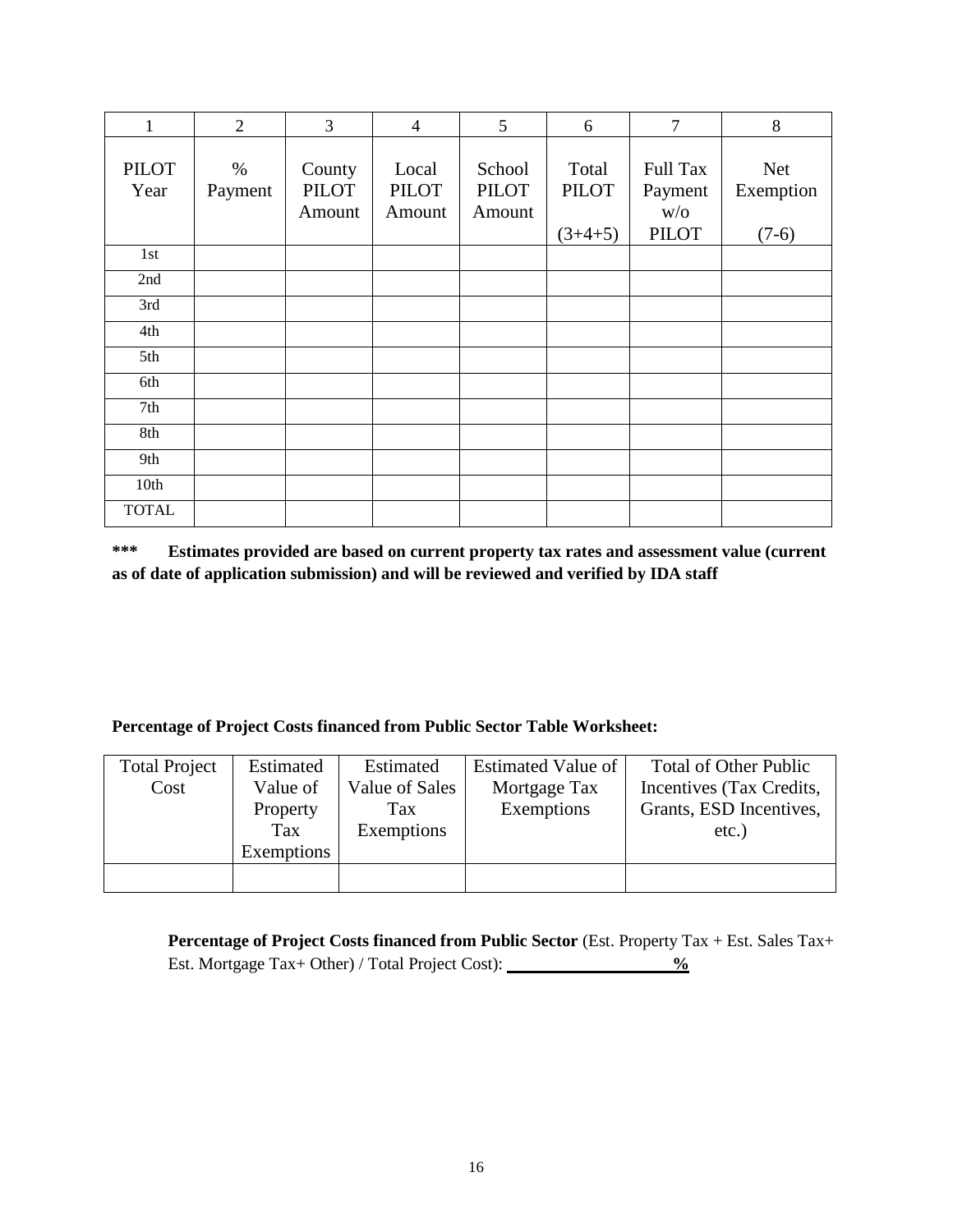#### **Section VI Representations, Certifications and Indemnification**

**\*\* This Section of the Application can only be completed upon the Applicant receiving, and must be completed after the Applicant receives, IDA staff confirmation that Section I through Section V of the Application are complete.** 

(name of CEO or other authorized representative of Applicant) confirms and says that he/she is the \_\_\_\_\_\_\_\_\_\_\_\_\_\_\_\_\_\_\_\_(title) of \_\_\_\_\_\_\_\_\_\_\_\_\_\_\_\_\_\_\_\_\_\_\_\_\_\_\_\_\_\_\_\_(name of corporation or other entity) named in the attached Application (the "Applicant"), that he/she has read the foregoing Application and knows the contents thereof, and hereby represents, understands, and otherwise agrees with the Agency and as follows:

- A. Job Listings: In accordance with Section 858-b(2) of the New York General Municipal Law, the Applicant understands and agrees that, if the Project receives any Financial Assistance from the Agency, except as otherwise provided by collective bargaining agreements, new employment opportunities created as a result of the Project will be listed with the New York State Department of Labor Community Services Division (the "DOL") and with the administrative entity (collectively with the DOL, the "JTPA Entities") of the service delivery area created by the federal job training partnership act (Public Law 97-300) ("JTPA") in which the Project is located.
- B. First Consideration for Employment: In accordance with Section 858-b(2) of the New York General Municipal Law, the Applicant understands and agrees that, if the Project receives any Financial Assistance from the Agency, except as otherwise provided by collective bargaining agreements, where practicable, the Applicant will first consider persons eligible to participate in JTPA programs who shall be referred by the JTPA Entities for new employment opportunities created as a result of the Project.
- C. Annual Sales Tax Filings: In accordance with Section 874(8) of the New York General Municipal Law, the Applicant understands and agrees that, if the Project receives any sales tax exemptions as part of the Financial Assistance from the Agency, in accordance with Section 874(8) of the General Municipal Law, the Applicant agrees to file, or cause to be filed, with the New York State Department of Taxation and Finance, the annual form prescribed by the Department of Taxation and Finance, describing the value of all sales tax exemptions claimed by the Applicant and all consultants or subcontractors retained by the Applicant. Copies of all filings shall be provided to the Agency.
- D. Employment Reports: The Applicant understands and agrees that, if the Project receives any Financial Assistance from the Agency, the Applicant agrees to file, or cause to be filed, with the Agency, at least annually or as otherwise required by the Agency, reports regarding the number of people employed at the project site, salary levels, contractor utilization and such other information (collectively, "Employment Reports") that may be required from time to time on such appropriate forms as designated by the Agency. Failure to provide Employment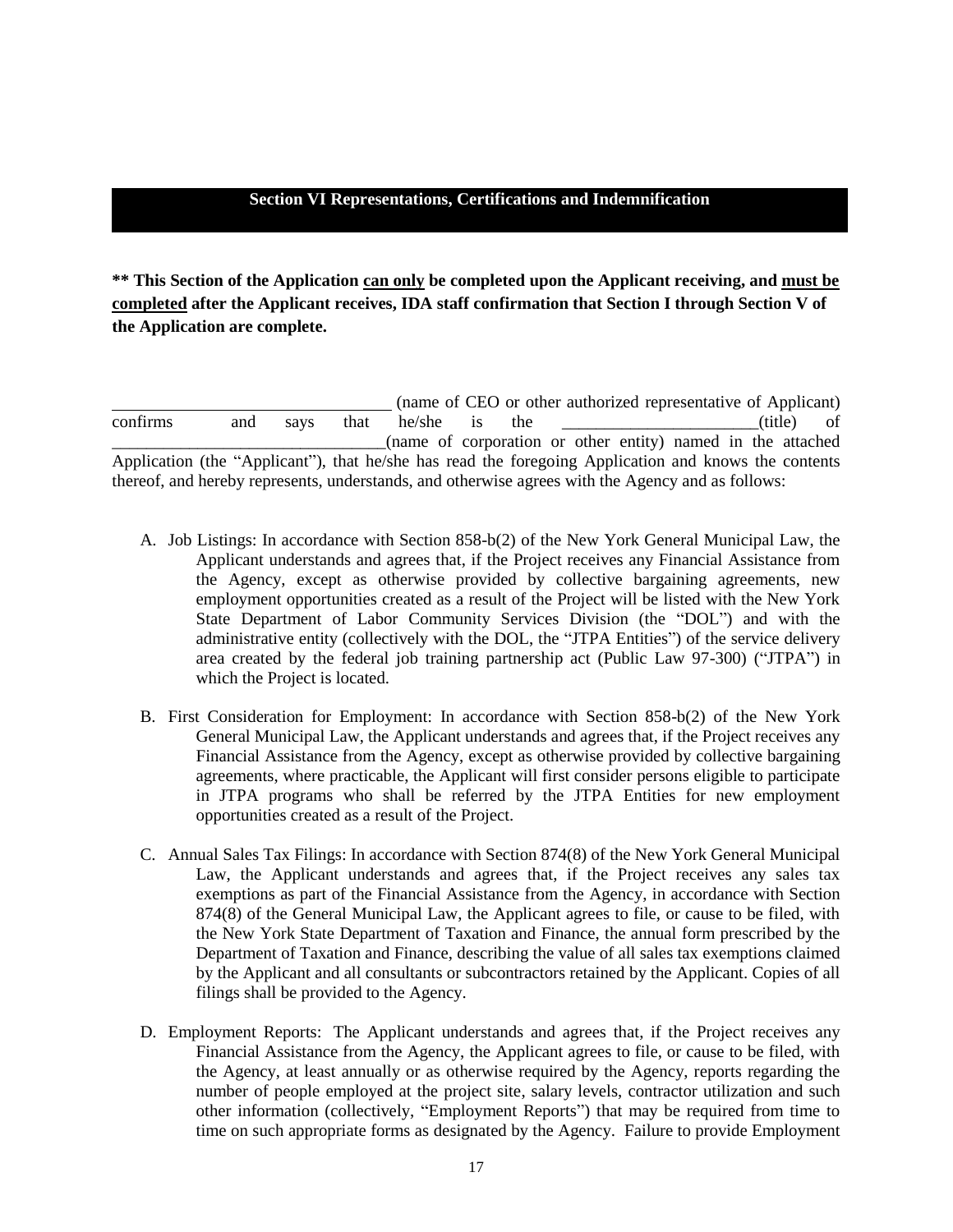Reports within 30 days of an Agency request shall be an Event of Default under the PILOT Agreement between the Agency and Applicant and, if applicable, an Event of Default under the Agent Agreement between the Agency and Applicant. In addition, a Notice of Failure to provide the Agency with an Employment Report may be reported to Agency board members, said report being an agenda item subject to the Open Meetings Law.

- E. The Applicant acknowledges that certain environmental representations will be required at closing. The Applicant shall provide with this Representation, Certification and Indemnification Form copies of any known environmental reports, including any existing Phase I Environmental Site Assessment Report(s) and/or Phase II Environmental Investigations. The Agency may require the Company and/or owner of the premises to prepare and submit an environmental assessment and audit report, including but not necessarily limited to, a Phase I Environmental Site Assessment Report and a Phase II Environmental Investigation, with respect to the Premises at the sole cost and expense of the owner and/or the Applicant. All environmental assessment and audit reports shall be completed in accordance with ASTM Standard Practice E1527-05, and shall be conformed over to the Agency so that the Agency is authorized to use and rely on the reports. The Agency, however, does not adopt, ratify, confirm or assume any representation made within reports required herein.
- F. The Applicant and/or the owner, and their successors and assigns, hereby release, defend and indemnify the Agency from any and all suits, causes of action, litigations, damages, losses, liabilities, obligations, penalties, claims, demands, judgments, costs, disbursements, fees or expenses of any kind or nature whatsoever (including, without limitation, attorneys', consultants' and experts' fees) which may at any time be imposed upon, incurred by or asserted or awarded against the Agency, resulting from or arising out of any inquiries and/or environmental assessments, investigations and audits performed on behalf of the Applicant and/or the owner pursuant hereto, including the scope, level of detail, contents or accuracy of any environmental assessment, audit, inspection or investigation report completed hereunder and/or the selection of the environmental consultant, engineer or other qualified person to perform such assessments, investigations, and audits.
- G. Hold Harmless Provision: The Applicant acknowledges and agrees that the Applicant shall be and is responsible for all costs of the Agency incurred in connection with any actions required to be taken by the Agency in furtherance of the Application including the Agency's costs of general counsel and/or the Agency's bond/transaction counsel whether or not the Application, the proposed Project it describes, the attendant negotiations, or the issue of bonds or other transaction or agreement are ultimately ever carried to successful conclusion and agrees that the Agency shall not be liable for and agrees to indemnify, defend, and hold the Agency harmless from and against any and all liability arising from or expense incurred by: (i) the Agency's examination and processing of, and action pursuant to or upon, the Application, regardless of whether or not the Application or the proposed Project described herein or the tax exemptions and other assistance requested herein are favorably acted upon by the Agency; (ii) the Agency's acquisition, construction and/or installation of the proposed Project described herein; and (iii) any further action taken by the Agency with respect to the proposed Project including, without limiting the generality of the foregoing, all causes of action and attorney's fees and any other expenses incurred in defending any suits or actions which may arise as a result of any of the foregoing. Applicant hereby understands and agrees, in accordance with Section 875(3) of the New York General Municipal Law and the policies of the Agency that any New York State and local sales and use tax exemption claimed by the Applicant and approved by the Agency, any mortgage recording tax exemption claimed by the Applicant and approved by the Agency, and/or any real property tax abatement claimed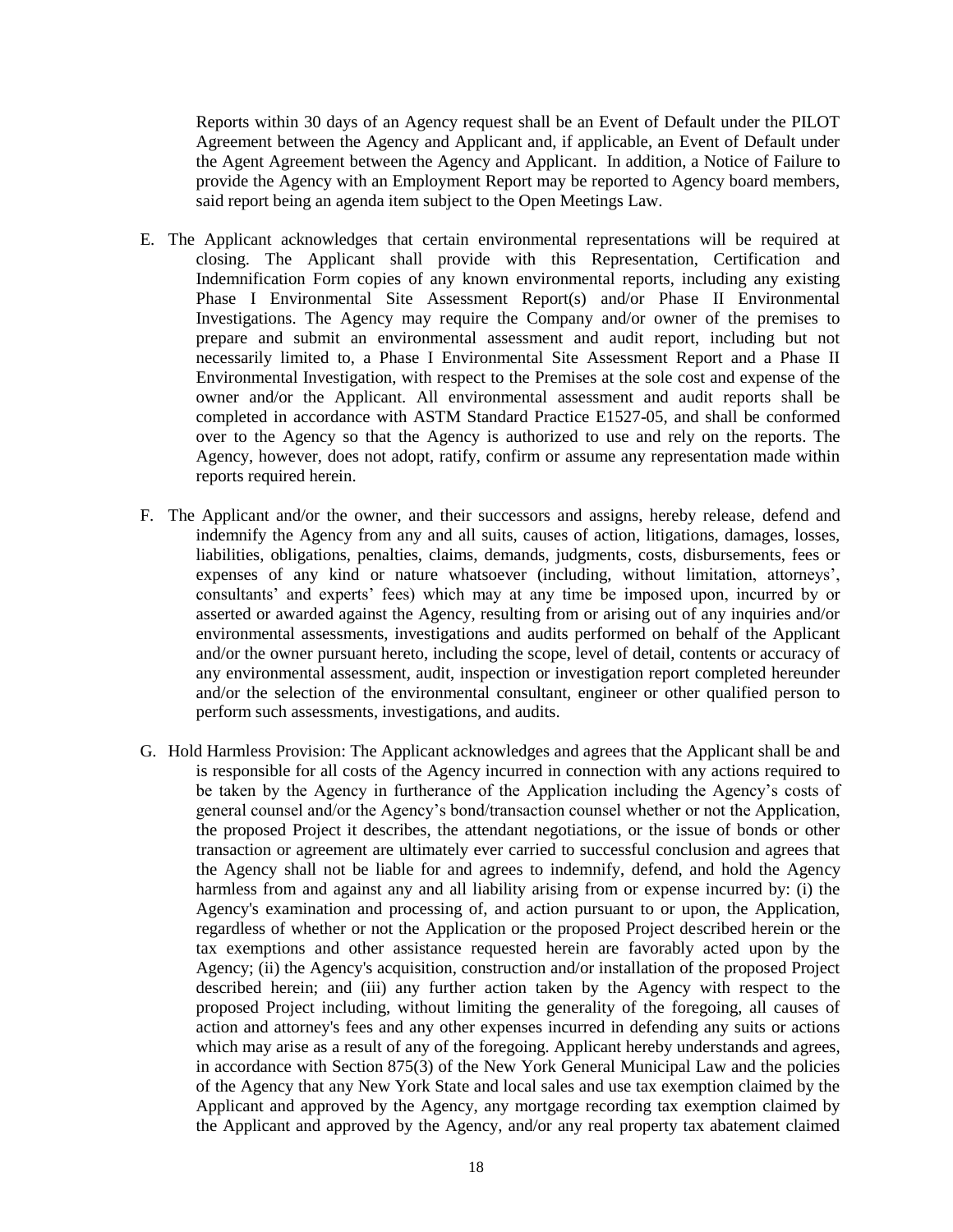by the Applicant and approved by the Agency, in connection with the Project, may be subject to recapture and/or termination by the Agency under such terms and conditions as will be established by the Agency and set forth in transaction documents to be entered into by and between the Agency and the Applicant. The Applicant further represents and warrants that the information contained in this Application, including without limitation information regarding the amount of the New York State and local sales and use tax exemption benefit, the amount of the mortgage recording tax exemption benefit, and the amount of the real property tax abatement, if and as applicable, to the best of the Applicant's knowledge, is true, accurate and complete.

- H. This obligation includes an obligation to submit an Agency Fee Payment to the Agency in accordance with the Agency Fee policy effective as of the date of this Application
- I. By executing and submitting this Application, the Applicant covenants and agrees to pay the following fees to the Agency and the Agency's general counsel and/or the Agency's bond/transaction counsel, the same to be paid at the times indicated:
	- (i) a non-refundable  $\$  application and publication fee (the "Application Fee");
	- (ii) a \$\_\_\_\_\_ expense deposit for the Agency's Counsel Fee Deposit. .

(iii) Unless otherwise agreed to by the Agency, an amount equal to \_\_\_\_\_\_\_ percent (\_\_\_\_\_\_\_%) of the total project costs.

(iv) All fees, costs and expenses incurred by the Agency for (1) legal services, including but not limited to those provided by the Agency's general counsel and/or the Agency's bond/transaction counsel, thus note that the Applicant is entitled to receive a written estimate of fees and costs of the Agency's general counsel and the Agency's bond/transaction counsel; and (2) other consultants retained by the Agency in connection with the proposed project, with all such charges to be paid by the Applicant at the closing.

- J. If the Applicant fails to conclude or consummate the necessary negotiations, or fails, within a reasonable or specified period of time, to take reasonable proper or requested action, or withdraws, abandons, cancels, or neglects the Application, or if the Applicant is unable to find buyers willing to purchase the bond issue requested, or if the Applicant is unable to facilitate the sale/leaseback or lease/leaseback transaction, then, upon the presentation of an invoice, Applicant shall pay to the Agency, its agents, or assigns all actual costs incurred by the Agency in furtherance of the Application, up to that date and time, including but not necessarily limited to, fees of the Agency's general counsel and/or the Agency's bond/transaction counsel.
- K. The Applicant acknowledges and agrees that all payment liabilities to the Agency and the Agency's general counsel and/or the Agency's bond and/or transaction counsel as expressed in Sections H and I are obligations that are not dependent on final documentation of the transaction contemplated by this Application.
- L. The cost incurred by the Agency and paid by the Applicant, the Agency's general counsel and/or bond/transaction counsel fees and the processing fees, may be considered as a cost of the Project and included in the financing of costs of the proposed Project, except as limited by the applicable provisions of the Internal Revenue Code with respect to tax-exempt bond financing.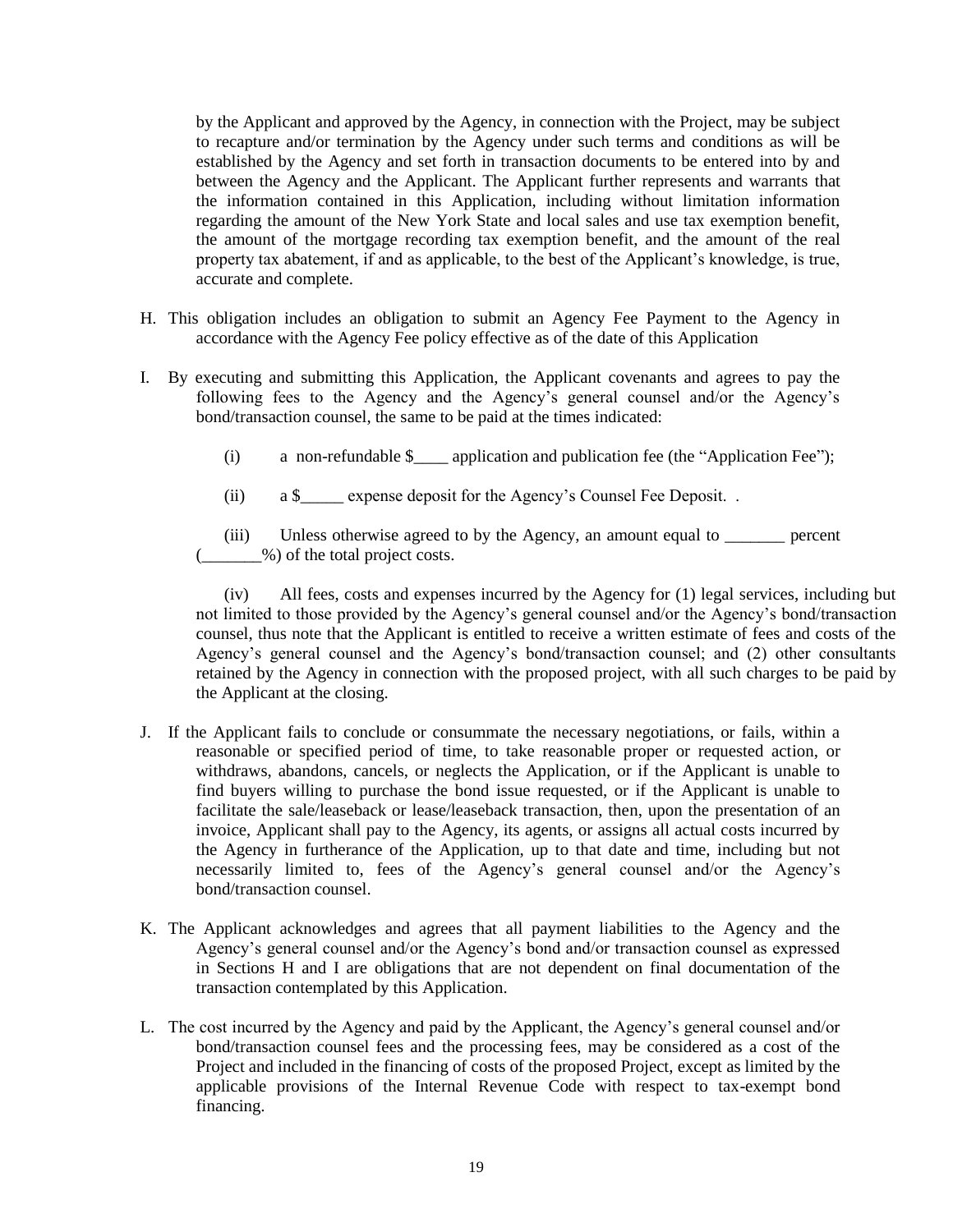- M. The Applicant acknowledges that the Agency is subject to New York State's Freedom of Information Law (FOIL). **Applicant understands that all Project information and records related to this application are potentially subject to disclosure under FOIL subject to limited statutory exclusions**.
- N. The Applicant acknowledges that it has been provided with a copy of the Uniform Tax Exemption Policy, Attachment A, being the Uniform Modification of Real Property Tax Abatement AND Claw Back Penalty for Failure to Meet Employment Levels. The Applicant covenants and agrees that it fully understands that the Termination and Recapture Policy is applicable to the Project that is the subject of this Application, and that the Agency will implement the Termination and Recapture Policy if and when it is so required to do so. The Applicant further covenants and agrees that its Project is potentially subject to termination of Agency financial assistance and/or recapture of Agency financial assistance so provided and/or previously granted.
- O. The Applicant understands and agrees that the provisions of Section 862(1) of the New York General Municipal Law, as provided below, will not be violated if Financial Assistance is provided for the proposed Project:

§ 862. Restrictions on funds of the agency. (1) No funds of the agency shall be used in respect of any project if the completion thereof would result in the removal of an industrial or manufacturing plant of the project occupant from one area of the state to another area of the state or in the abandonment of one or more plants or facilities of the project occupant located within the state, provided, however, that neither restriction shall apply if the agency shall determine on the basis of the application before it that the project is reasonably necessary to discourage the project occupant from removing such other plant or facility to a location outside the state or is reasonably necessary to preserve the competitive position of the project occupant in its respective industry.

- P. The Applicant confirms and acknowledges that the owner, occupant, or operator receiving Financial Assistance for the proposed Project is in substantial compliance with applicable local, state and federal tax, worker protection and environmental laws, rules and regulations.
- Q. The Applicant confirms and acknowledges that the submission of any knowingly false or knowingly misleading information may lead to the immediate termination of any Financial Assistance and the reimbursement of an amount equal to all or part of any tax exemption claimed by reason of the Agency's involvement the Project.
- R. The Applicant confirms and hereby acknowledges that as of the date of this Application, the Applicant is in substantial compliance with all provisions of Article 18-A of the New York General Municipal Law, including, but not limited to, the provision of Section 859-a and Section 862(1) of the New York General Municipal Law.
- S. The Applicant and the individual executing this Application on behalf of Applicant acknowledge that the Agency and its counsel will rely on the representations and covenants made in this Application when acting hereon and hereby represents that the statements made herein do not contain any untrue statement of a material fact and do not omit to state a material fact necessary to make the statements contained herein not misleading.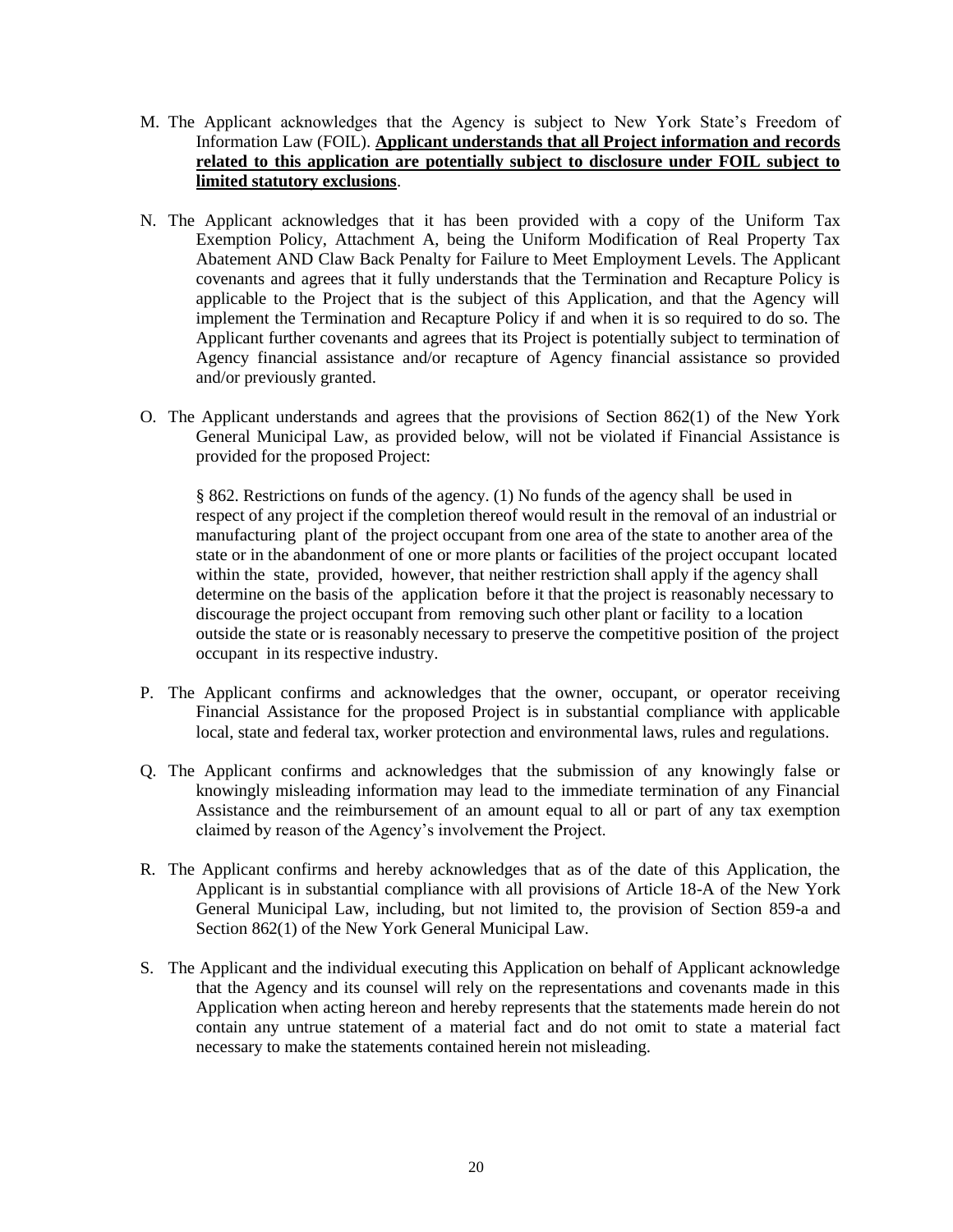#### STATE OF NEW YORK  $\qquad$  ) COUNTY OF SARATOGA ) ss.:

\_\_\_\_\_\_\_\_\_\_\_\_\_\_\_\_\_\_\_\_\_\_\_\_\_\_\_\_\_\_\_\_\_, being first duly sworn, deposes and says:

- 1. That I am the \_\_\_\_\_\_\_\_\_\_\_\_\_\_\_\_\_\_ (Corporate Office) of \_\_\_\_\_\_\_\_\_\_\_\_\_\_\_\_\_\_\_\_\_\_ (Applicant) and that I am duly authorized on behalf of the Applicant to bind the Applicant.
- 2. That I have read the attached Application, I know the contents thereof, and that to the best of my knowledge and belief, this Application and the contents of this Application are true, accurate and complete.

\_\_\_\_\_\_\_\_\_\_\_\_\_\_\_\_\_\_\_\_\_\_\_\_\_\_\_\_\_\_\_\_ (Signature of Officer)

Subscribed and affirmed to me under penalties of perjury this  $\_\_$  day of  $\_\_\_\_$ , 20 $\_\_$ .

(Notary Public)

\_\_\_\_\_\_\_\_\_\_\_\_\_\_\_\_\_\_\_\_\_\_\_\_\_\_\_\_\_\_\_\_\_\_\_\_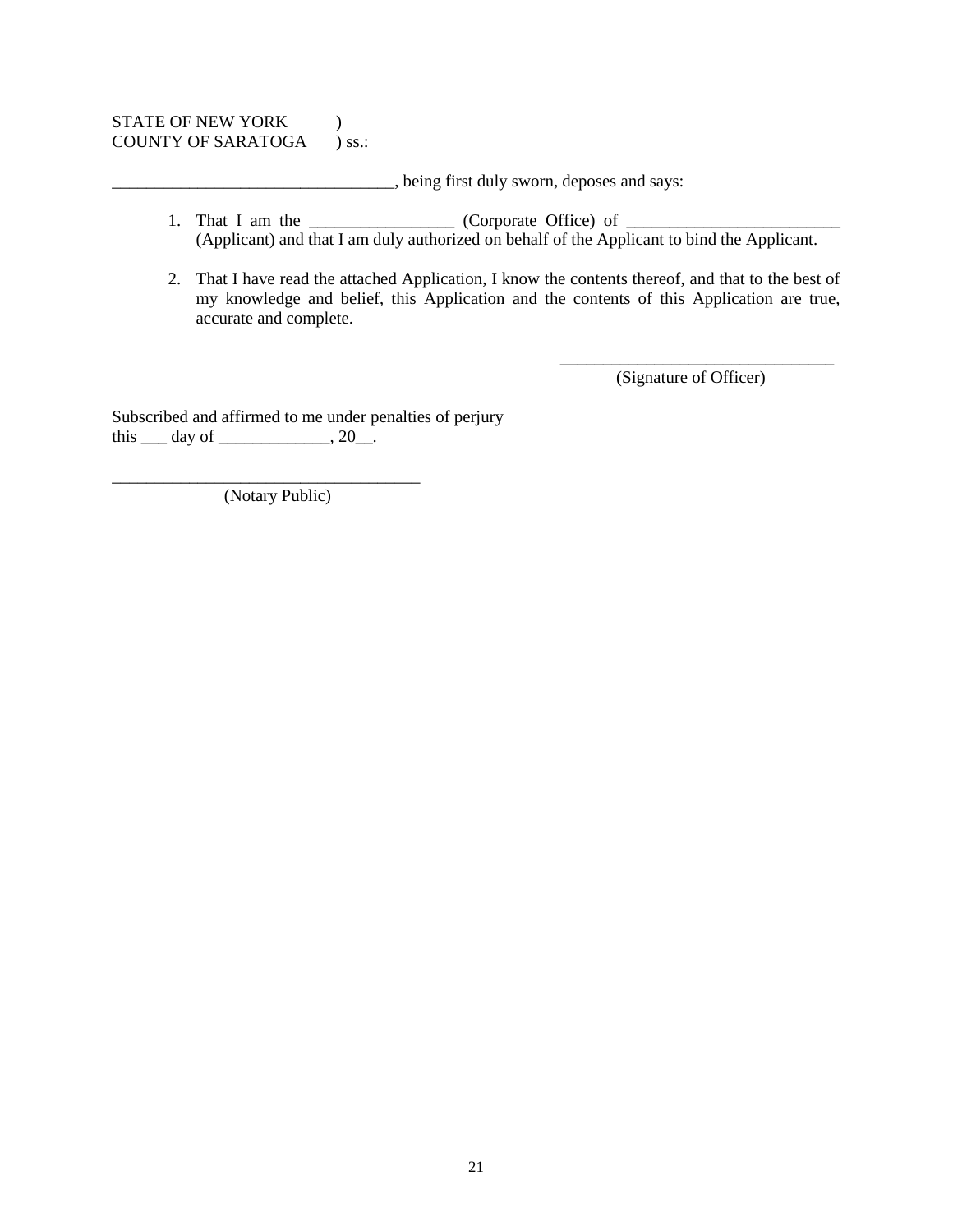**NOTE:** THIS APPLICATION WILL NOT BE ACCEPTED BY THE AGENCY UNLESS THE FOLLOWING HOLD HARMLESS AGREEMENT IS SIGNED BY THE APPLICANT.

#### **HOLD HARMLESS AGREEMENT**

Applicant hereby releases the Town of Clifton Park Industrial Development Agency and the members, officers, servants, agents and employees thereof (hereinafter collectively referred to as the "Agency") from, agrees that the Agency shall not be liable for and agrees to indemnify, defend and hold the Agency harmless from and against any and all liability arising from or expense incurred by (i) the Agency's examination and processing of, and action pursuant to or upon, the attached Application, regardless of whether or not the application or the Project described therein or the issue of bonds requested thereof are favorably acted upon by the Agency, and (ii) the Agency's financing of the Project described herein; including without limiting the generality of the foregoing, all causes of action and attorneys' fees and any other expenses incurred in defending any suits or actions which may arise as a result of any of the foregoing. If, for any reason, the Applicant fails to conclude or consummate necessary negotiations, or fails, within a reasonable or specified period of time, to take reasonable, proper or requested action, or withdraws, abandons, cancels or neglects the Application, or if the Agency or the Applicant are unable to find buyers willing to purchase the total bond issue requested, then, upon presentation of an invoice itemizing the same, Applicant shall pay to the Agency, its agents or assigns, all actual costs incurred by the Agency in the processing of the Application, including attorneys' fees.

Applicant Applicant Applicant Applicant Applicant Applicant Applicant Applicant Applicant Applicant Applicant

By: By:

Sworn to before me this

day of  $\blacksquare$ 

Notary Public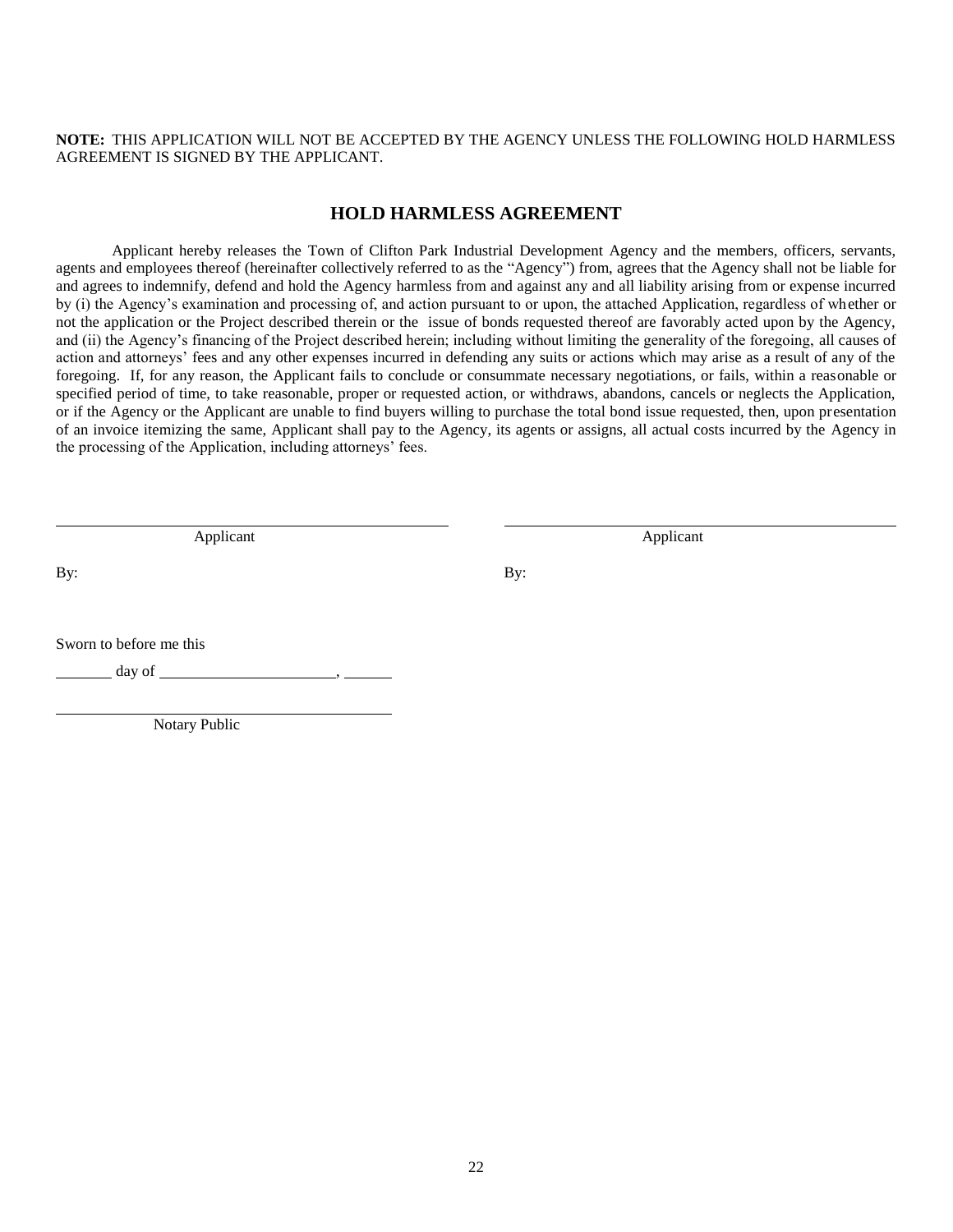#### **ATTACHMENT "A"**

# **PROJECTED EMPLOYMENT PLAN**

| ADDRESS: New York Contract of the Contract of the Contract of the Contract of the Contract of the Contract of the Contract of the Contract of the Contract of the Contract of the Contract of the Contract of the Contract of  |
|--------------------------------------------------------------------------------------------------------------------------------------------------------------------------------------------------------------------------------|
|                                                                                                                                                                                                                                |
|                                                                                                                                                                                                                                |
| CONTACT PERSON: University of the contract of the contract of the contract of the contract of the contract of the contract of the contract of the contract of the contract of the contract of the contract of the contract of  |
| TELEPHONE NUMBER: LEADER AND THE SERVICE OF THE SERVICE OF THE SERVICE OF THE SERVICE OF THE SERVICE OF THE SERVICE OF THE SERVICE OF THE SERVICE OF THE SERVICE OF THE SERVICE OF THE SERVICE OF THE SERVICE OF THE SERVICE O |
|                                                                                                                                                                                                                                |

Please complete the following chart describing your projected employment plan following receipt of financing.

| Current and Planned Full Time<br>Occupations in Company | <b>Current Number Full Time Jobs</b><br>Per Occupation | Estimated Number of FTE's After Completion of the<br>Project |        |        |
|---------------------------------------------------------|--------------------------------------------------------|--------------------------------------------------------------|--------|--------|
|                                                         |                                                        | 1 Year                                                       | 2 Year | 3 Year |
|                                                         |                                                        |                                                              |        |        |
|                                                         |                                                        |                                                              |        |        |
|                                                         |                                                        |                                                              |        |        |
|                                                         |                                                        |                                                              |        |        |
|                                                         |                                                        |                                                              |        |        |
|                                                         |                                                        |                                                              |        |        |

Please indicate the estimated hiring dates for new jobs shown above and any special recruitment or training that will be required.

Are the employees of your firm currently covered by a collective bargaining agreement? Yes  $\Box$  No  $\Box$ 

| If Yes, provide Trade's Name and Local Number: |  |  |  |  |  |
|------------------------------------------------|--|--|--|--|--|
|                                                |  |  |  |  |  |
| Title:                                         |  |  |  |  |  |
| Signature:                                     |  |  |  |  |  |

\*\*\* By statute, project the number of FTE jobs that would be retained and created if the request for Financial Assistance is granted. Project such jobs over the TWO-Year time period following Project completion. Convert PTE jobs into FTE jobs by dividing the number of PTE jobs by two (2).

*Note: Agency Staff will review and verify all projections.*

"FTE" shall mean a full time employee that has a minimum of thirty-five (35) scheduled hours per week, or such other number of hours per week (but not less than twenty-five (25) hours) as established by existing written policies of the Company or Applicant, as applicable, and whose workplace location is the Project Facility.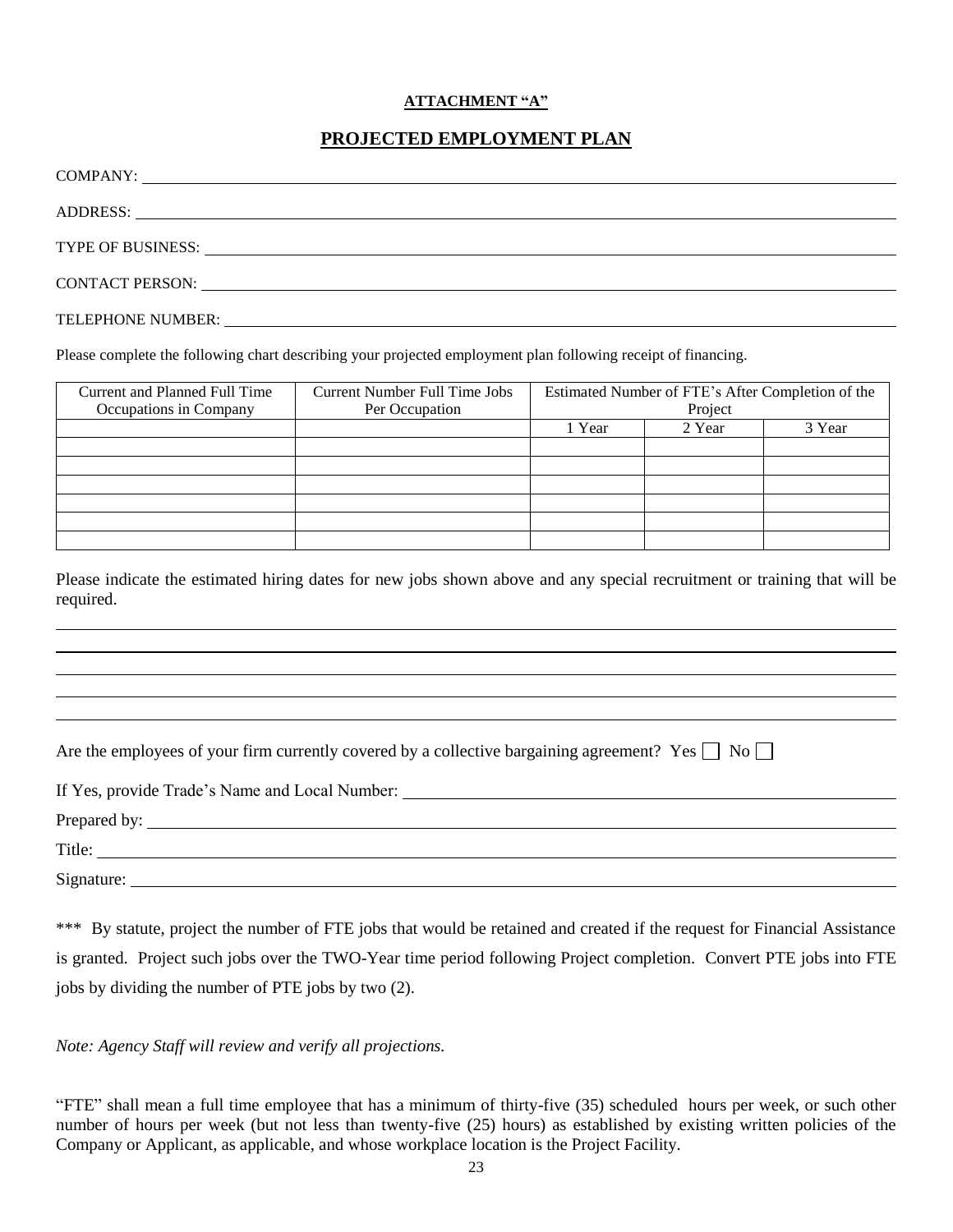#### **ATTACHMENT "B"**

# **ENVIRONMENTAL ASSESSMENT QUESTIONNAIRE**

NAME OF APPLICANT:

Are approvals, consents, permits, funding or other actions required from any other governmental agency (including municipal Planning Boards, State agencies, etc.)

YES  $\Box$  NO  $\Box$ 

If "NO," skip the rest of this form and request a "long form environmental assessment form" from the Agency.

If "YES," list below the names of the other agency and the type of action required.

Name of Agency Type of Action

Attach copies of all Environmental Assessment Forms or Environmental Impact Statements submitted to any of the agencies you have listed.

l l l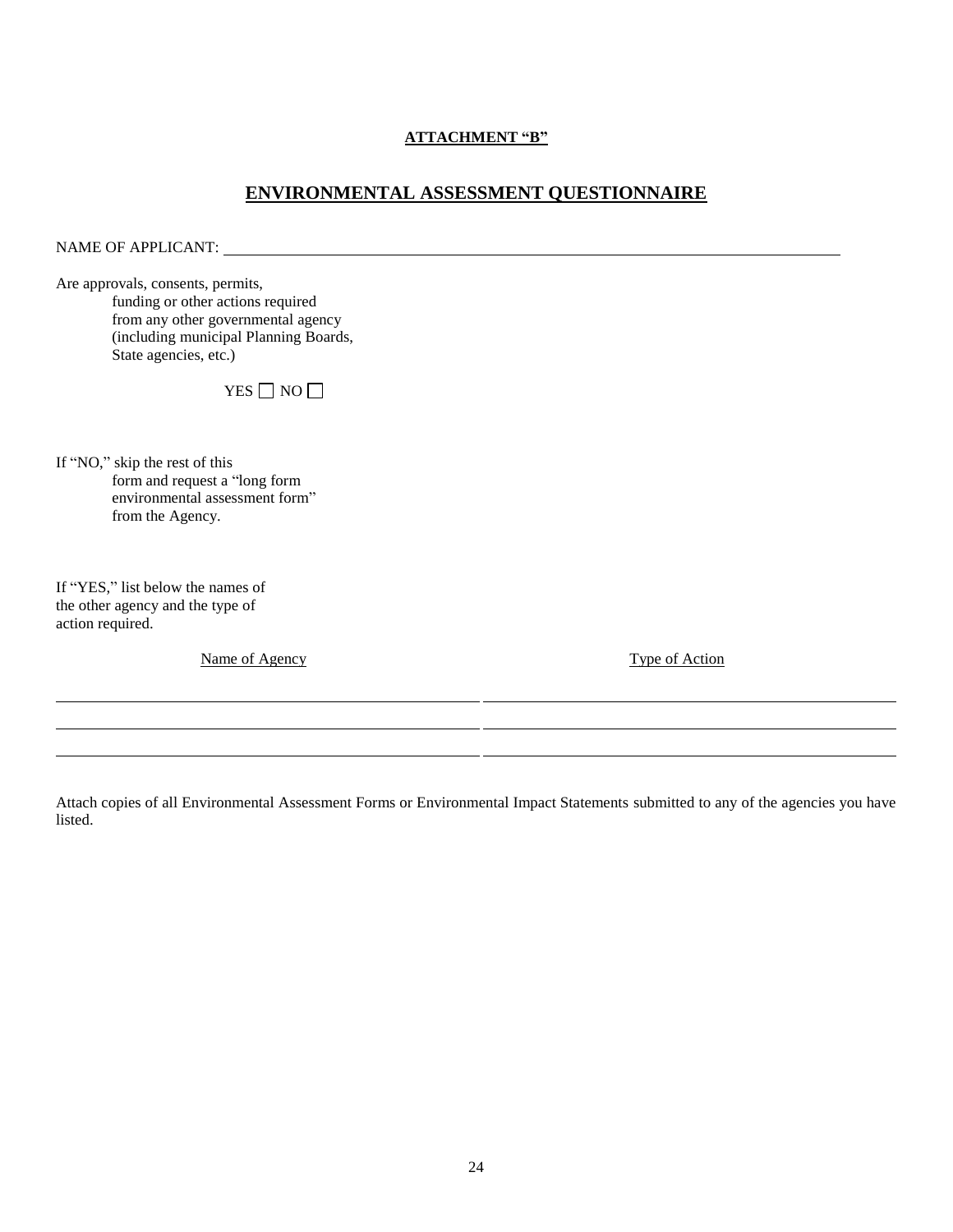#### **ATTACHMENT "C"**

### **EMPLOYMENT REPORTING AGREEMENT AND PLAN**

In consideration of the extension of financial assistance by TOWN OF CLIFTON PARK INDUSTRIAL DEVELOPMENT AGENCY, (Project Beneficiary), agrees to cause any new employment opportunities created in connection with projects financed by the proceeds of such obligations to be listed with the New York State Department of Labor Community Services Division and with the Saratoga County Dept. of Employment & Training. (Project Beneficiary) also agrees to report to the Town of Clifton Park Industrial Development Agency on or before January 10 of each year on the status of employment plans filed with the Department of Economic Development, including the number of new employment opportunities created, the number listed and the number filled. (Project Beneficiary) further agrees, subject to the requirements of any existing collective bargaining agreement, to first consider for new employment opportunities those persons eligible for service under the Job Training Partnership Act. SEE ATTACHMENT "C-1" FOR FORM OF EMPLOYMENT PLAN STATUS REPORT.

DATED:

Name of Applicant

By:  $\qquad \qquad$ 

Its: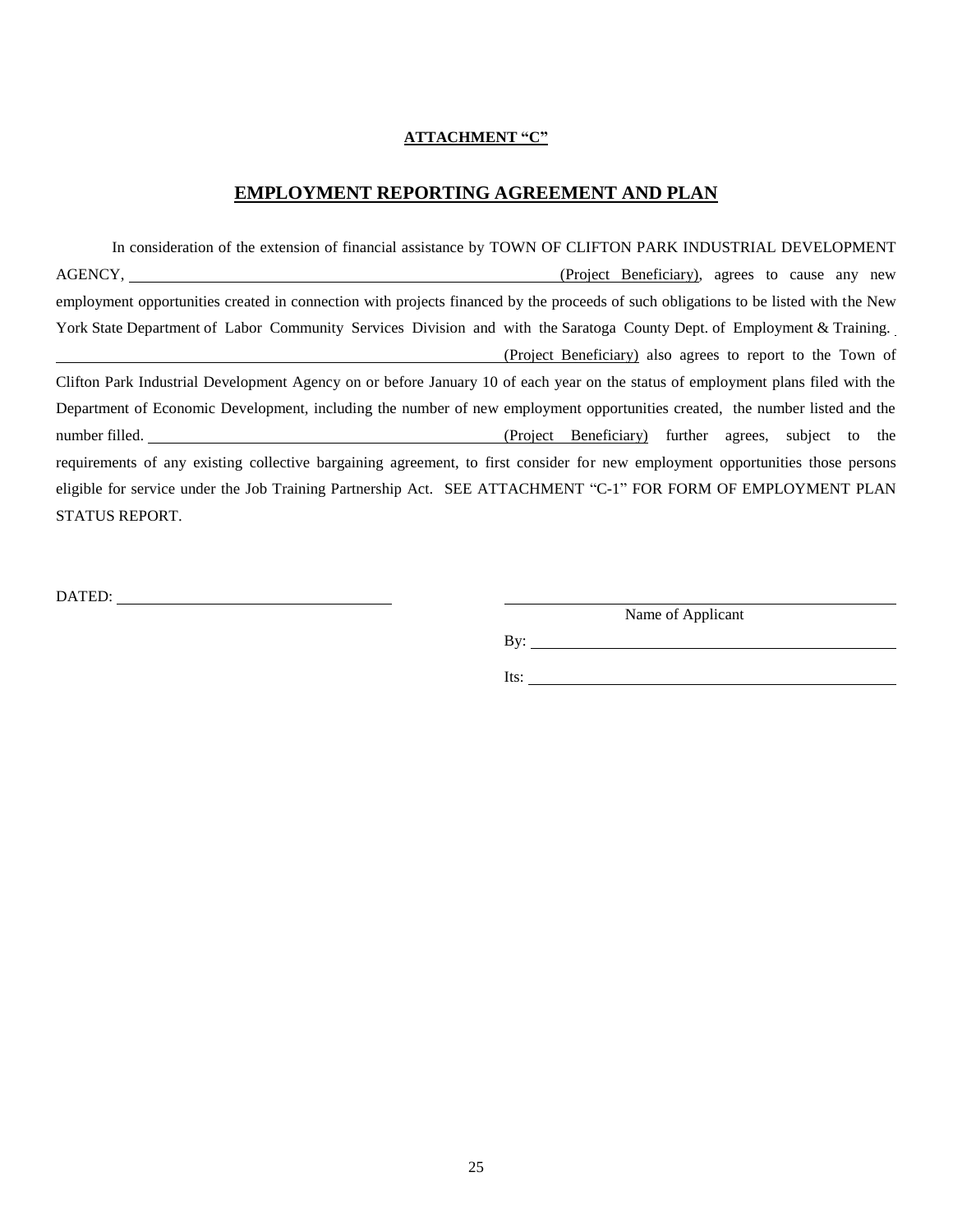#### **ATTACHMENT "C-1"**

#### **EMPLOYMENT PLAN STATUS REPORT**

(To Be Filed by January 1, of each year)

| COMPANY NAME:          | <u> 1980 - Jan Samuel Barbara, martin da shekara 1980 - An tsara 1980 - An tsara 1980 - An tsara 1980 - An tsara</u> |  |  |
|------------------------|----------------------------------------------------------------------------------------------------------------------|--|--|
|                        |                                                                                                                      |  |  |
| TYPE OF BUSINESS:      |                                                                                                                      |  |  |
| <b>CONTACT PERSON:</b> |                                                                                                                      |  |  |

TELEPHONE NUMBER:

| <b>Occupation</b> | <b>Number of FTE</b> | $\frac{\textbf{Number}}{\textbf{Listed}^{(1)}}$ | <b>Number</b>              | <b>Filled</b>       |
|-------------------|----------------------|-------------------------------------------------|----------------------------|---------------------|
|                   |                      |                                                 | Job Service                | <b>Job Training</b> |
|                   |                      |                                                 | <b>Division Applicants</b> | Partnership Act     |
|                   |                      |                                                 |                            | Eligible persons    |
|                   |                      |                                                 |                            |                     |
|                   |                      |                                                 |                            |                     |
|                   |                      |                                                 |                            |                     |
|                   |                      |                                                 |                            |                     |
|                   |                      |                                                 |                            |                     |
|                   |                      |                                                 |                            |                     |
|                   |                      |                                                 |                            |                     |
|                   |                      |                                                 |                            |                     |
|                   |                      |                                                 |                            |                     |
|                   |                      |                                                 |                            |                     |
|                   |                      |                                                 |                            |                     |
|                   |                      |                                                 |                            |                     |
|                   |                      |                                                 |                            |                     |
|                   |                      |                                                 |                            |                     |
|                   |                      |                                                 |                            |                     |
|                   |                      |                                                 |                            |                     |
|                   |                      |                                                 |                            |                     |
|                   |                      |                                                 |                            |                     |
|                   |                      |                                                 |                            |                     |
|                   |                      |                                                 |                            |                     |
|                   |                      |                                                 |                            |                     |
|                   |                      |                                                 |                            |                     |

(1)With local Jobs Service Division and local service delivery office created pursuant to the Job Training Partnership Act.